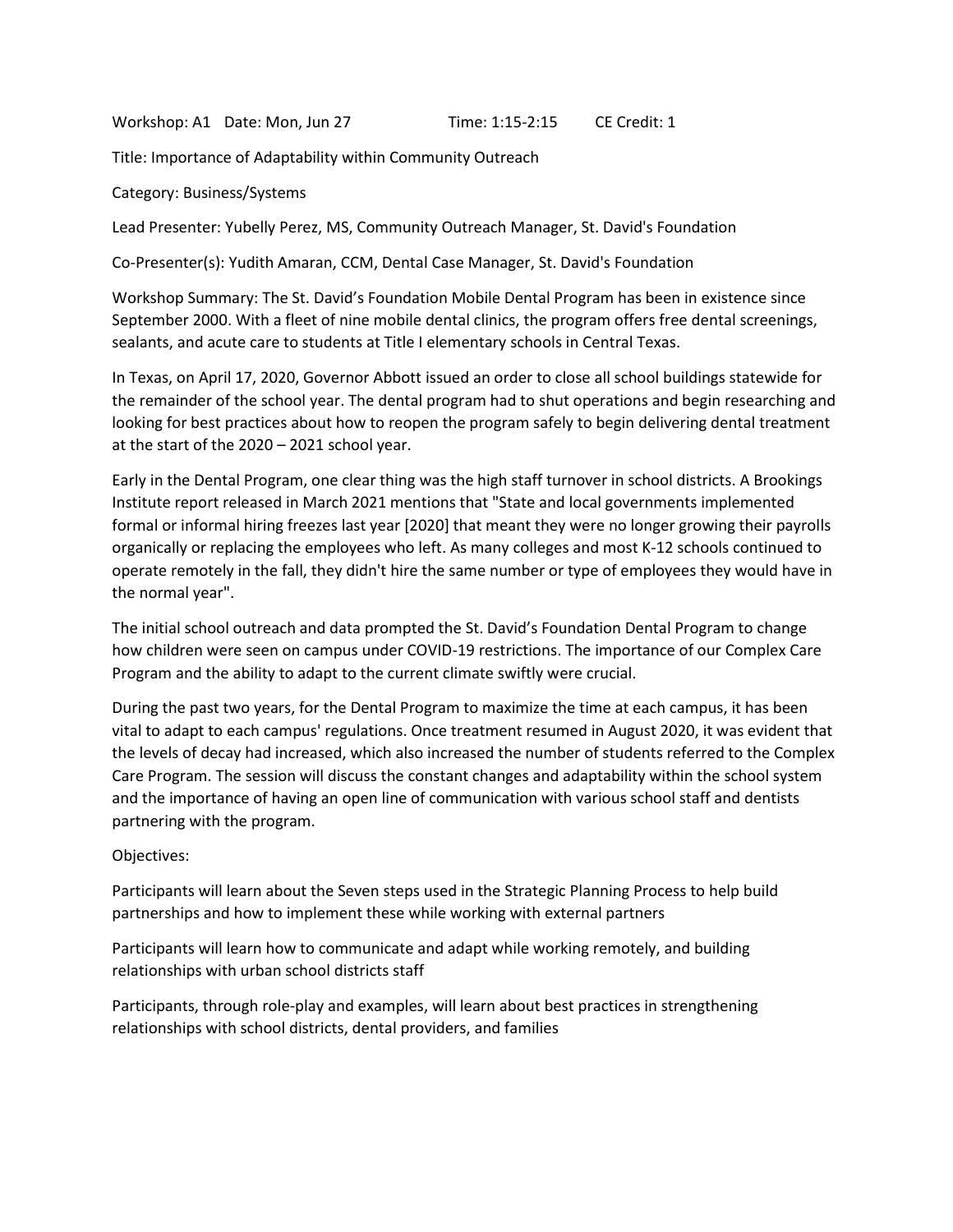Workshop: A2 Date: Mon, Jun 27 Time: 1:15-2:15 CE Credit: 1

Title: Building Youth Leadership and Community Partnerships Through SBHC Food Pantries

Category: Business/Systems

Lead Presenter: Hannah Smith, BA, MS, CHES, School Health Analyst, Oregon School-Based Health Alliance

Workshop Summary: When Milwaukie High School went through a two-year renovation and most buildings were torn down, the Free Food Market on campus was indefinitely closed. Students from the school-based health center's (SBHC) Youth Advisory Council (YAC) suggested expanding food services to include a pantry. In partnership with the Oregon Food Bank and other local donors, the YAC implemented a food pantry in the SBHC to address the complex needs of students. Community partnership programs like Milwaukie High's Food Pantry reduce the fiscal burden on each entity involved, making the programming more sustainable.

Incorporating food access into clinical services can enhance integrated care and strengthen interdisciplinary teams. This interactive workshop will highlight techniques for youth engagement to disrupt food insecurity and teach participants how to implement inexpensive, low-barrier food programming in clinical settings. Additionally, topics about reducing stigma around free food programs will be addressed. Tools for evaluation will be discussed to teach Participants how to adapt systems to meet the needs of patients better frequently. Additionally, participants will learn strategies for community outreach, client satisfaction, youth leadership, volunteer management, and nutrition education to sustain food and nutrition programs. Participants will think critically about clinic or school-related scenarios in breakout groups and discuss how to refer students and engage community partners appropriately through motivational interviewing. A participant from each breakout group will report to the larger audience for further discussion.

# Objectives:

Participants will identify three potential sustainable strategies to address food insecurity within their school community.

Participants will learn three ways to implement the Youth-Adult Partnership Model into their SBHC or school health services.

Participants will learn two techniques to evaluate food services or programming in their school community.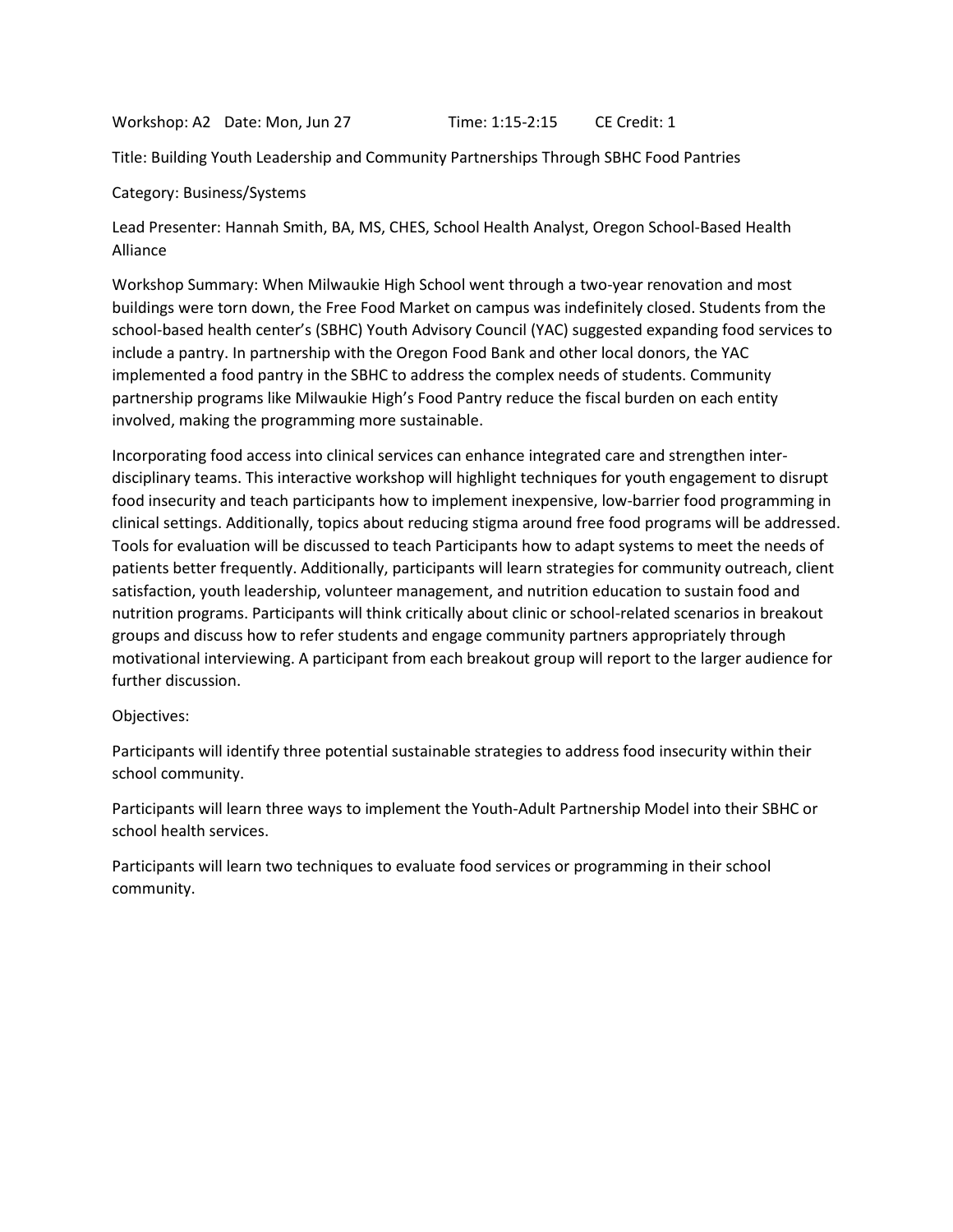Workshop: A3 Date: Mon, Jun 27 Time: 1:15-2:15 CE Credit: 1

Title: Videogame to address mental health and prevent the initiation of opioid misuse in adolescents

Category: Mental Health Clinical Skills

Lead Presenter: Tyra Pendergrass Boomer, MEM, Deputy Director of Programs & Partnerships, play2PREVENT Lab at the Yale Center for Health & Learning Games

Co-Presenter(s): Jennifer Anziano, MPH, Postgraduate Associate, play2PREVENT Lab at the Yale Center for Health & Learning Games

Kathy Stinchfield, BA, MS, LPC, RPT, Licensed School Counselor, Senior Program Manager, School-Based Health Alliance

Workshop Summary: For over ten years, the play2PREVENT Lab has developed and evaluated video games that promote healthy behaviors in youth and young adults.

With funding from the National Institute on Drug Abuse's Helping to End Addiction Long-Term (HEAL) Initiative, the play2PREVENT Lab, in partnership with the National School-Based Health Alliance (SBHA) and Schell Games, recently developed a new videogame intervention (PlaySMART) focused on mental health and preventing opioid misuse in adolescents, aged 16-19.

PlaySMART teaches players strategies to prevent the initiation of opioid misuse. The game also highlights how to find help for mental health challenges that can co-occur with substance misuse.

We are working with ten high schools with school-based health centers to enroll 532 students to participate in a Randomized Controlled Trial (RCT) to test the game's efficacy. SBHC staff assist with recruiting and screening participants for eligibility for the project. Participants' knowledge, attitudes, intentions, and behaviors will be assessed before and after playing the video game.

Additionally, as a part of the HEAL initiative, the SBHA is spearheading an arm of the project to implement PlaySmart in 15 school-based health centers in high schools across the United States. This arm of the project will assess best practice implementation strategies for the game. Data about the reallife costs and challenges of implementing PlaySmart in a school and school-based health center setting will be collected.

This workshop will briefly describe the development of the PlaySMART Videogame, how the efficacy of the videogame intervention is being tested, and the current progress on the implementation arm of the project. The workshop will be a mixture of a brief presentation, a hands-on component where participants can play a portion of the game, and an interactive Q & A session.

Objectives:

Participants will be able to explain how the mental health and opioid misuse prevention game, PlaySMART, was created.

Participants will be able to utilize the videogame, PlaySMART.

Participants will be able to identify how their school-based health center and the school can become involved with testing the effectiveness of the videogame, PlaySMART.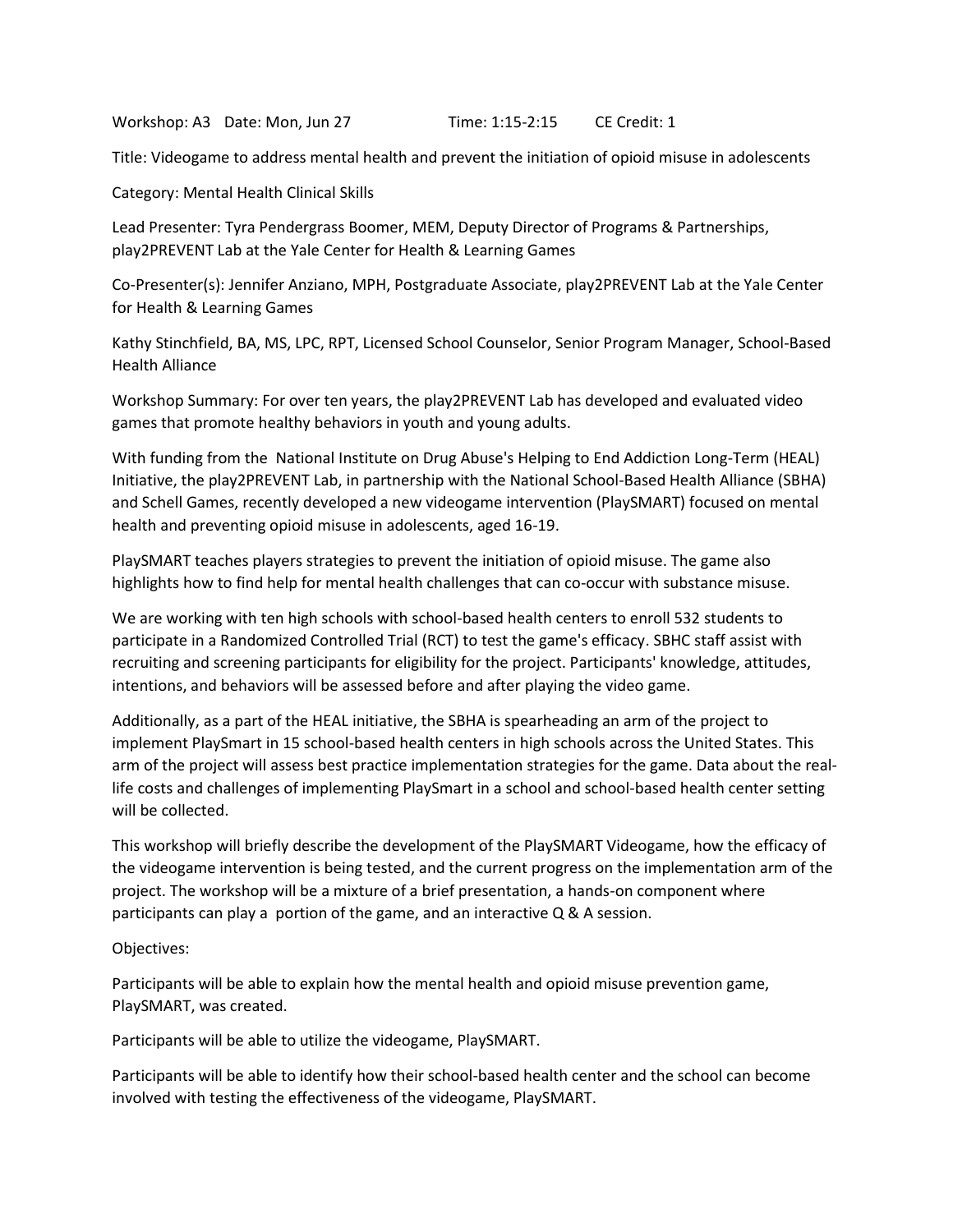Workshop: A4 Date: Mon, Jun 27 Time: 1:15-2:15 CE Credit: 1

Title: What is right with you?: Responding to ACEs by fostering youth resilience

Category: Mental Health Clinical Skills

Lead Presenter: Rebecca Gostlin, M.Ed., LPC, Director of Clinical Initiatives, Colorado Association for School-Based Health Care

Co-Presenter(s): Christy Boland, MPH, Program Manager, Colorado Association for School-Based Health Care

Workshop Summary: Clinicians' data and practical experience throughout the COVID-19 pandemic indicate increased instances of adverse childhood experiences (ACEs). It has also presented unique opportunities to witness the power of resilience and the importance of youth engagement in cultivating resilience. This session shows an overview of a current project Colorado Association for School-Based Health Care (CASBHC) is facilitating with six school-based health clinics (SBHCs) that seek to increase screening for adverse childhood experiences (ACEs) in SBHCs, respond to youth with resilience-building strategies, and engage youth in a resilience-building project for their community. The SBHCs in the project represent various urban and rural SBHCs and federally qualified and non-federally qualified health organizations. The unique approaches each SBHC has developed to do this work successfully in their communities will be highlighted.

The project has focused on applying a Healing Centered Engagement framework to responses to screening and interactions with youth. The necessary relationship between primary care and behavioral health providers in doing this work and engagement and buy-in from all members of an organization will be included.

This presentation will share workflow challenges and successes for implementing screening and responses and provide an overview of how Healing Centered Engagement, coupled with Healing Outcomes through Positive Experiences (HOPE) frameworks, manifest in this work. We will then dive deeper into the Healing Centered Engagement framework and HOPE components pivotal to resiliencebuilding efforts.

# Objectives:

Participants will be able to identify at least three considerations to address before establishing screening youth for ACEs in school-based health center settings.

Participants will be able to describe how Healing Centered Engagement and HOPE frameworks extend traditional trauma-informed practices to promote resilience in youth.

Participants will identify two ways to incorporate the five principles of Healing Centered Engagement into their work with youth.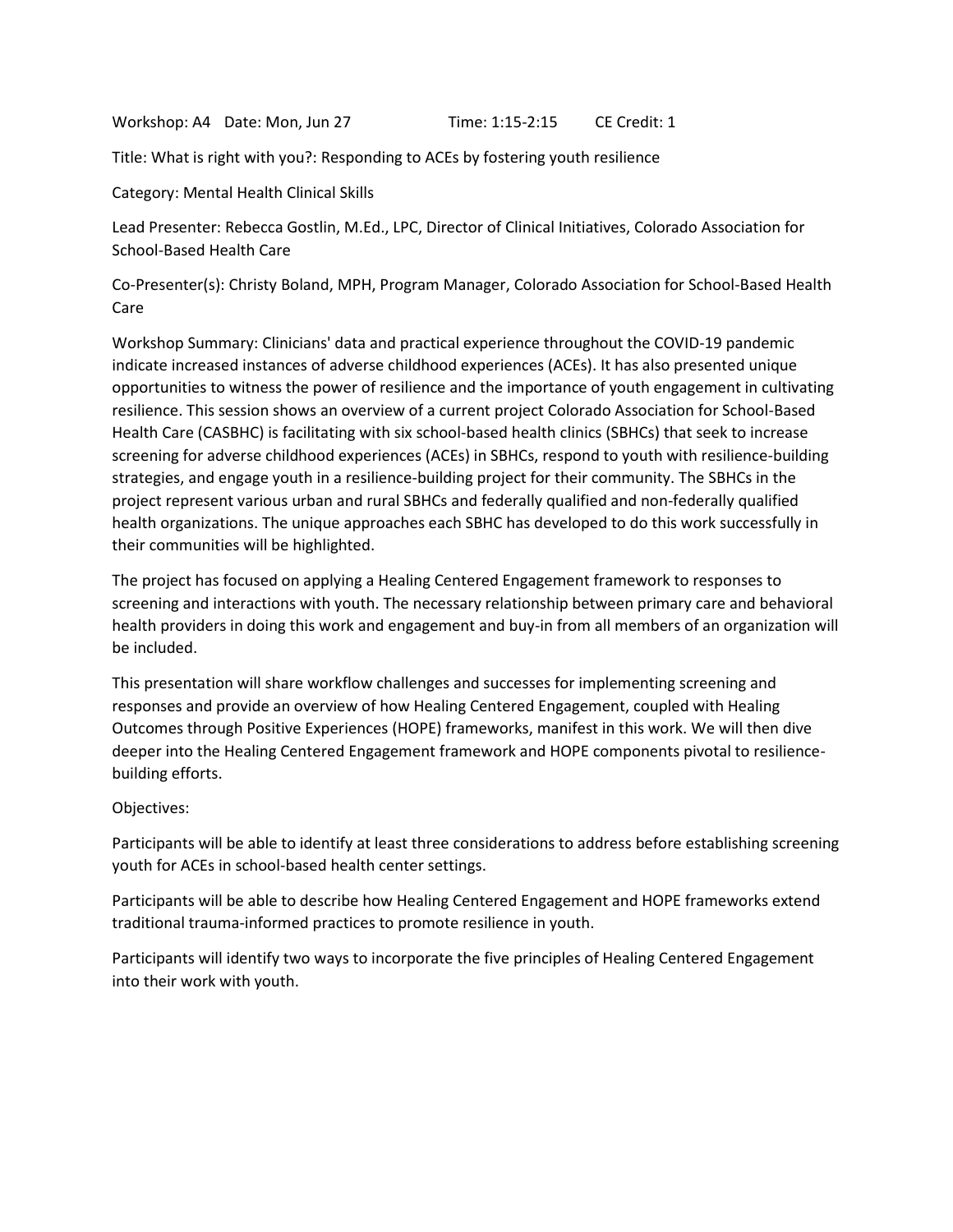Workshop: A5 Date: Mon, Jun 27 Time: 1:15-2:15 CE Credit: 1

Title: Practical Ways to Incorporate Equity into SBHC Sexual and Reproductive Health Services

Category: Primary Care Clinical Skills

Lead Presenter: Elizabeth Cook, MSPH, Research Scientist, Child Trends

Co-Presenter(s): Arin Kramer, FNP, Family Nurse Practitioner, La Clínica de La Raza

Workshop Summary: Many SBHC staff want to provide sexual and reproductive health services that promote health equity, but they struggle with doing it. This session will provide Participants with a brief overview of what "health equity" means and in-depth, concrete clinical examples from a nurse practitioner at La Clínica in Oakland, CA, who has been integral to bringing a health equity focus to many aspects of La Clínica's services.

#### Objectives:

Participants will define what health equity means in an SBHC setting.

Participants will describe three concrete ways to incorporate health equity into SBHC sexual and reproductive health services.

Participants will identify one equity-related challenge from their own SBHC and one possible way to address it.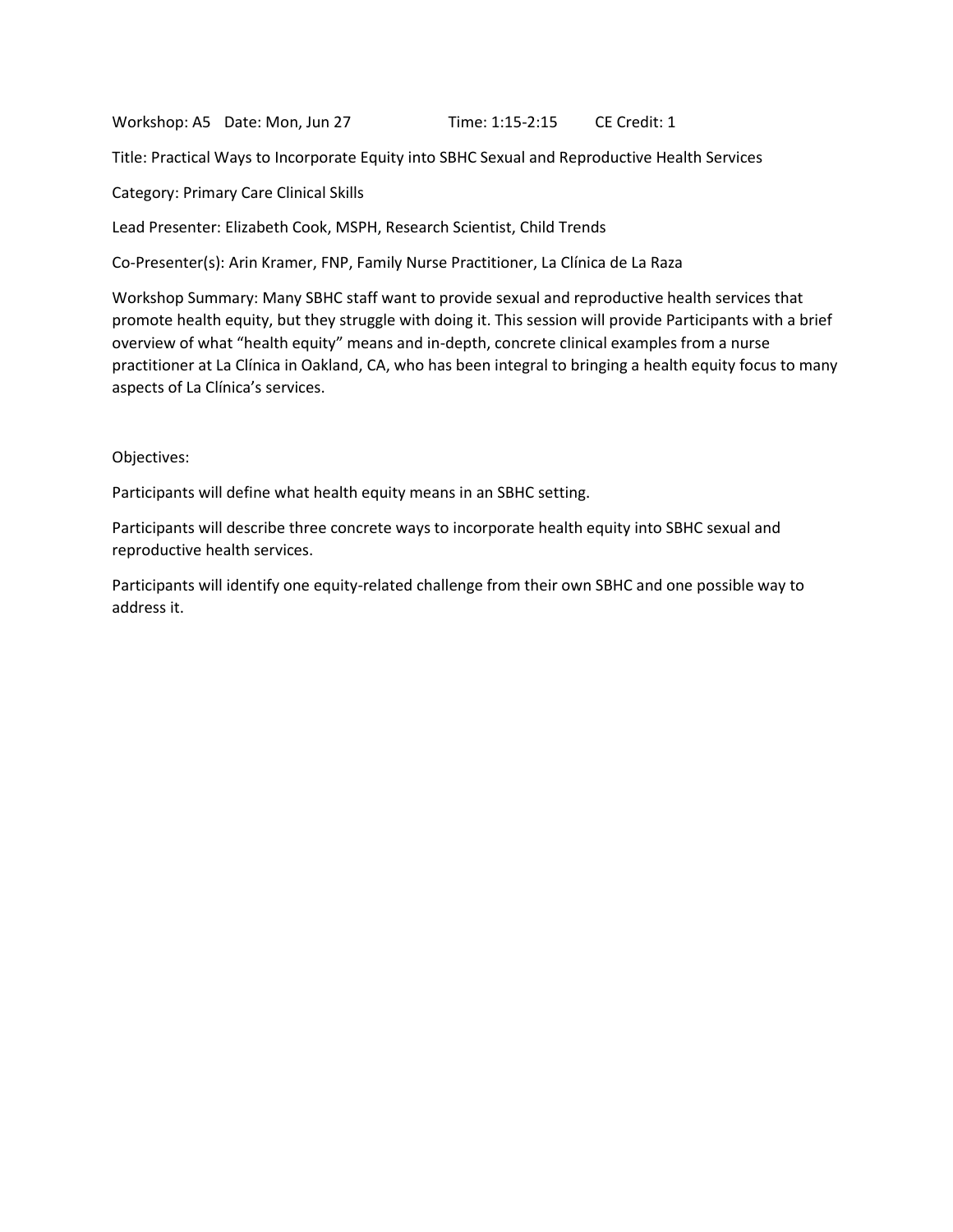Workshop: A6 Date: Mon, Jun 27 Time: 1:15-2:15 CE Credit: 1

Title: Hoof Beats Sometimes Do Mean Zebras IX, Part I

Category: Primary Care Clinical Skills

Lead Presenter: Steve North, MD, MPH, Founder and Medical Director, Center for Rural Health Information/Health-e-Schools

Co-Presenter(s): Ryan Pasternak, MD, MPH, Professor of Pediatrics, Department of Pediatrics, LSU Health Sciences Center, School of Medicine

Workshop Summary: All health care providers face challenging cases where the history, clinical findings, and studies do not provide a concise diagnosis. Determining a diagnostic approach to challenging cases is important for understanding how possibly contradictory parts of the history, clinical signs and symptoms, and test results relate. Developing these skills in advance of encountering a complex patient allows a clinician to evaluate the information, determine what additional information is needed, and the diagnosis and best treatment options. This workshop will use six challenging clinical cases drawn from the presenters' school-based health center adolescent health experiences that have required expanding the differential diagnosis. Participants will be provided with the initial case presentation and then collaboratively expand the history, direct the physical exam, and determine what initial tests should be performed. From this initial round of information, the group will develop a differential diagnosis and then work to narrow the diagnosis through gathering additional history, expanding the physical exam, and focusing the work-up through additional testing. Following this process, the presenters will share the diagnosis and discuss the pathophysiology of the disease process and provide the participants with resources for further review.

# Objectives:

Participants will assess complex clinical cases.

Participants will explain the resources available to find the best evidence in adolescent health.

Participants will recognize the value of considering the less obvious diagnosis.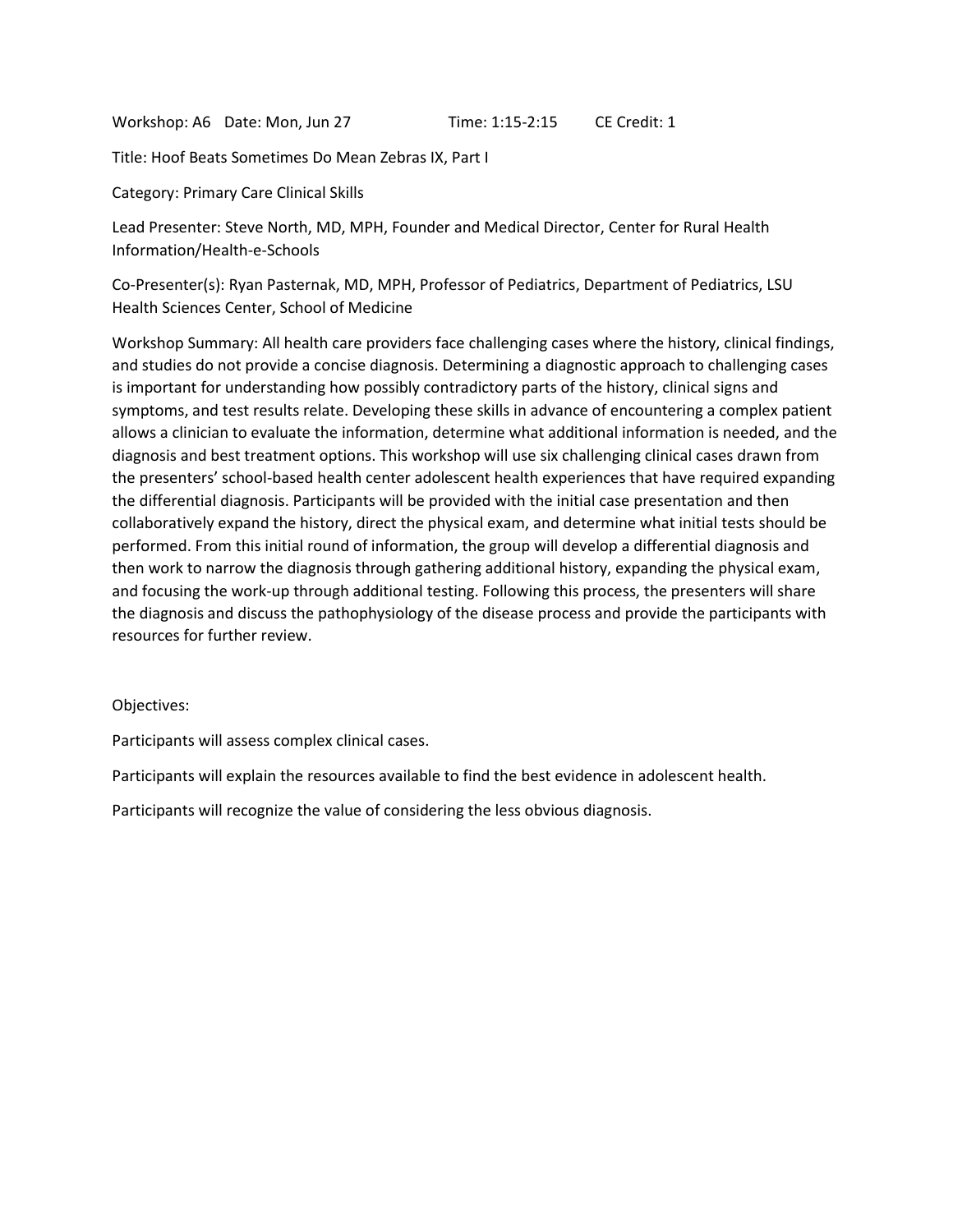Workshop: B1 Date: Mon, Jun 27 Time: 3:45-4:45 CE Credit: 1

Title: Implementation of School-Based Virtual Care for Increased Access to Primary Care

Category: Business/Systems

Lead Presenter: Samantha Schaap, AAS, Project Coordinator, Denver Health and Hospital Authority

Co-Presenter(s): Karen Espinoza, AAS, Patient Access Supervisor, Denver Health and Hospital Authority

Workshop Summary: Denver Health is a high-quality integrated health care system that includes a hospital, 9 FQHCs, 19 SBHCs, the Rocky Mountain Poison & Drug Center, and the Denver Public Health Department. Denver Health School-Based Health Centers (DSBHCs) have seen large growth over the past decade, growing from 12 to 19 clinics serving 12,000 students annually for services for over 30 years.

According to the School-Based Health Alliance Children's Health and Education Mapping Tool, Denver is the only county in Colorado that scores below the national average in all 11 health, education, and socioeconomic status indicators, with the next lowest scoring Colorado county at eight indicators. Despite the number of SBHCs, there remains a large gap for the remaining student population (80,000 students) in easily accessing services. DSBHC has expanded by offering telehealth services through 15 additional Denver Public Schools (DPS) in partnership with the school nurse in this current school year. The DSBHC telehealth project aims to ameliorate inequity in accessing healthcare and improve access to education.

Denver is the most populous county in Colorado, and approximately 95,000 (13%) residents are schoolaged youth ages 5 to 18. According to the School-Based Health Alliance Children's Health and Education Mapping Tool, Denver is the only county in Colorado that scores below the national average in all 11 health, education, and socioeconomic status indicators, with the next lowest scoring Colorado county at eight indicators. Despite the number of SBHCs, there remains a large gap for the remaining student population (80,000 students) in easily accessing services. This current school year, DSBHC has expanded by offering virtual care services through 15 additional Denver Public Schools (DPS) in partnership with the school nurse.

We will provide a brief overview of the initial steps to set up this partnership with our school district. Participants will have plenty of time to ask questions regarding the virtual care program from the clinic and administrative staff who have been involved in the entire process. This session will share workflow and standard of work replicated across diverse sites that others can utilize in their home SBHC.

Objectives:

Participants will be able to come away with a proposal for their organization to begin implementing telehealth services virtual care.

Participants will have a step-by-step plan, including issues to look out for and a list of grants to look at to start a school-based telehealth program.

Participants will be able to describe a variety of marketing materials that can be used for outreach.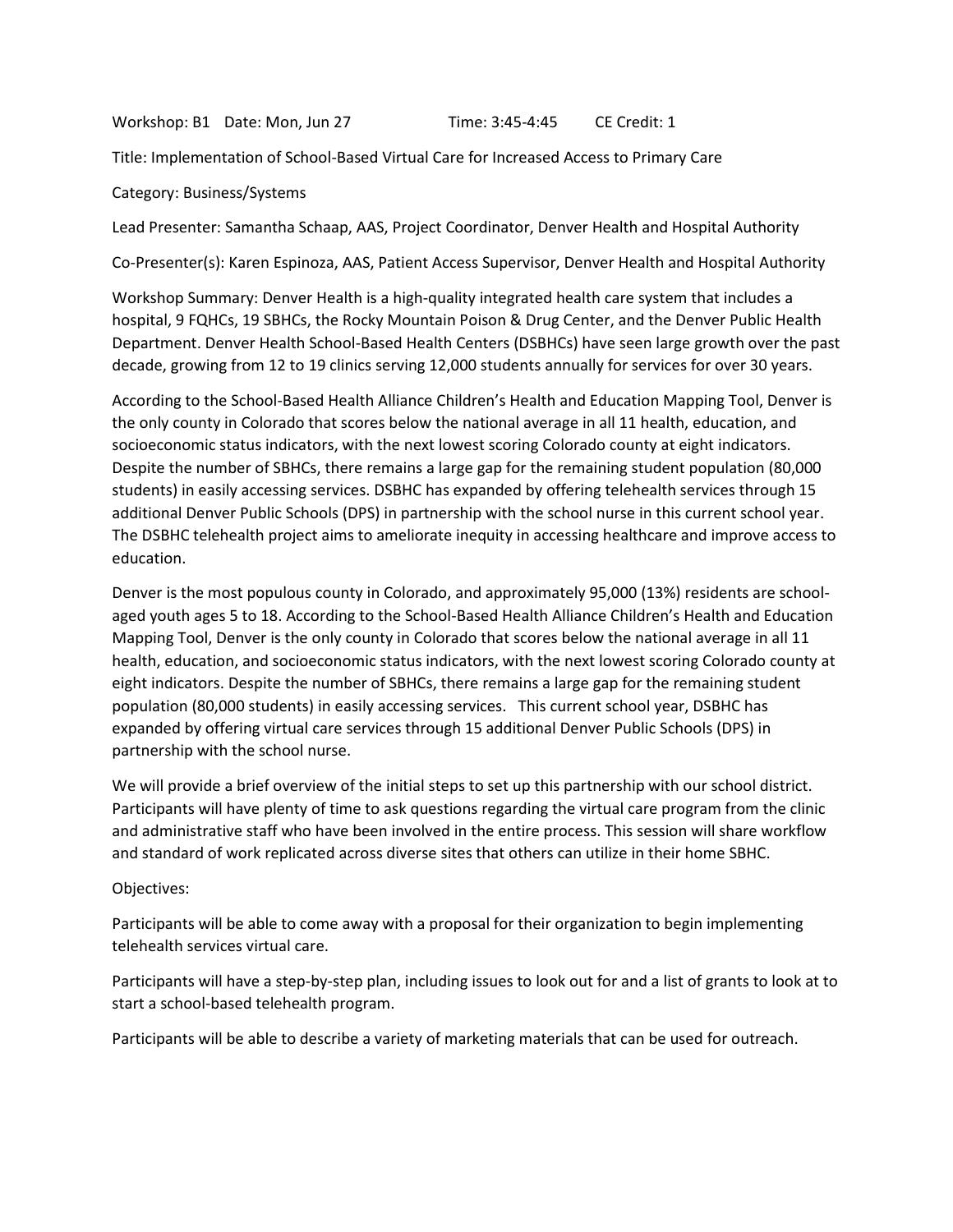Workshop: B2 Date: Mon, Jun 27 Time: 3:45-4:45 CE Credit: 1

Title: Piloting a School-friendly Health System Framework to Support Children's Health and Learning

Category: Business/Systems

Lead Presenter: Julia DeAngelo, MPH, Program Manager of School Strategies, Children's National Hospital

Co-Presenter(s): Desiree de la Torre, MPH, MBA, Director, Community Affairs and Population Health Improvement, Children's National Hospital

Workshop Summary: Education is a critical social determinant of health and has long-term effects on children's health and economic outcomes. Missed educational instruction during the COVID-19 pandemic impacted families and was compounded by a lack of access to critical services and supports in schools, such as meals, physical education, and school-based health services. As students, educators, parents, and pediatricians face the ongoing challenges of the COVID-19 pandemic, and it is critical for the health and education sectors to align efforts to address the needs of children. Partnering with local schools in a health system's local service areas will improve service delivery to the students that the health system services and contribute to improving health outcomes and overall student performance. Hospitals and healthcare delivery systems need a framework for such partnerships, including ambulatory settings. In 2019, Children's National Hospital in Washington, D.C., launched an initiative to articulate principles of a school-friendly health system (SFHS), a school health partnerships framework, based on lessons learned from nationally recognized baby-friendly hospitals and age-friendly health systems initiatives. Becoming school-friendly means that hospitals and health systems have committed to actively helping children reach optimal health and achieve their full academic potential. In Fall 2021, Children's National launched a pilot planning process with an initial cohort of hospitals and primary care centers to utilize the five SFHS principles leading and coordinating school health programs and initiatives serving urban and rural populations. The five SFHS principles were developed through the input of expert stakeholders, including pediatricians, educators, health care delivery system and school administrators, school nurses, parents and guardians, and community health experts. In this workshop, the presenters will describe the SFHS principles, share initial learnings from the pilot launch and engage with Participants about how they are partnering with the education sector and what is needed to improve health services and relationships with the education sector. We will also share examples of how the SFHS pilot sites have partnered with local school districts during the COVID-19 pandemic to support recovery and reopening plans.

#### Objectives:

Participants will be able to articulate the overview, rationale, and examples of school-friendly health system (SFHS) principles.

Participants will be able to summarize SFHS pilot sites' approach to building partnerships with school districts during the COVID-19 pandemic to support recovery and reopening plans.

Participants will be able to discuss how health systems partner with the K-12 education sector and what is needed to improve services and relationships.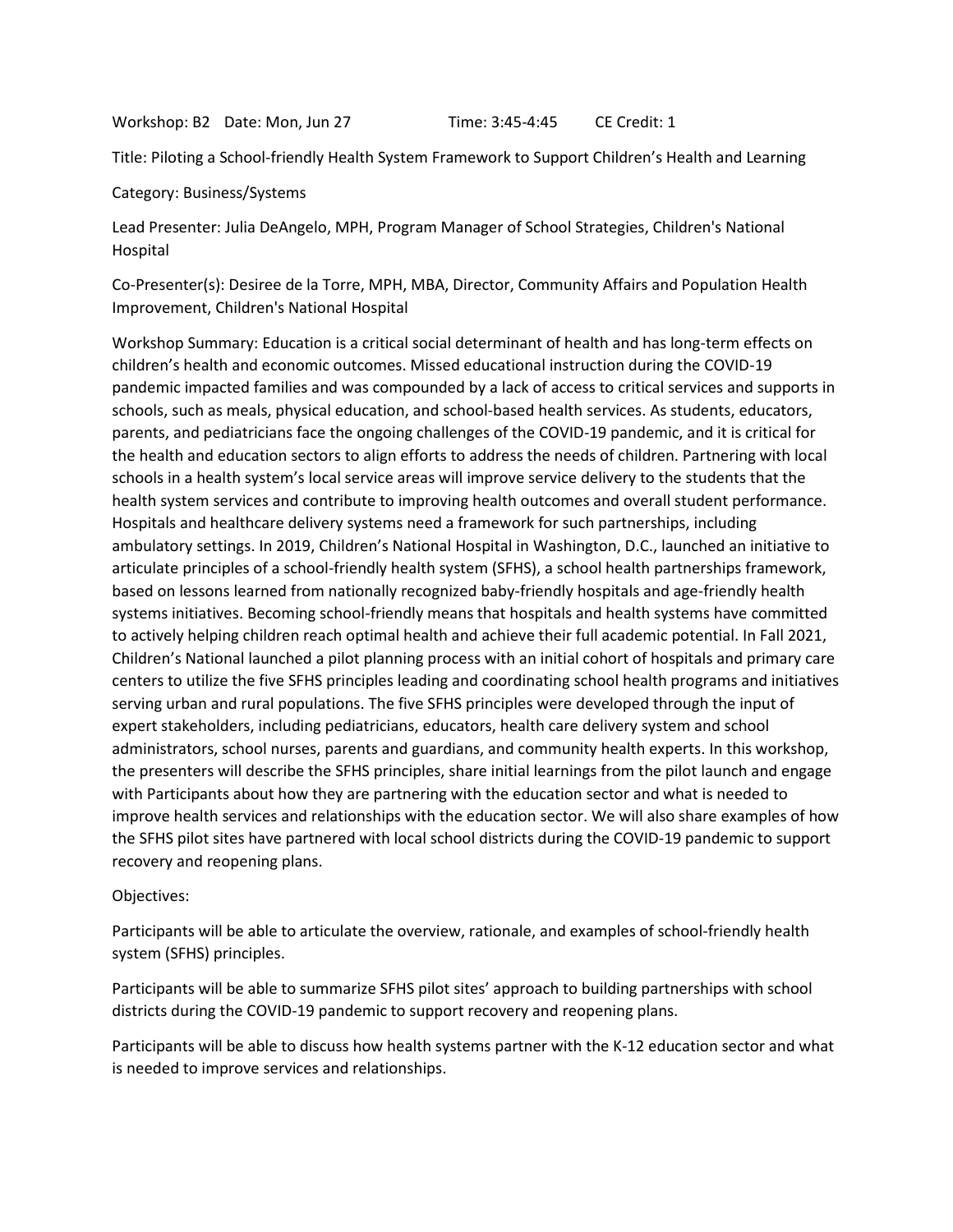Workshop: B3 Date: Mon, Jun 27 Time: 3:45-4:45 CE Credit: 1

Title: Pediatric Suicide Prevention for Primary Care Providers and School-Based Health Centers

Category: Mental Health Clinical Skills

Lead Presenter: Virna Little, PsyD, LCSW-r, SAP, CCM, Chief Operating Officer, Concert Health

Workshop Summary: The crisis of pediatric suicide in the United States is growing. Suicide is the second leading cause of death in those aged 10-24, with the fastest-growing rates among youth ages 10–14. Furthermore, the crisis is marked by significant racial disparities. However, primary care providers at school-based and other health centers have a crucial opportunity to intervene. The Association of Clinicians for the Underserved recently developed a new pediatric suicide prevention toolkit for such providers. In this session, drawing on the recent publication and other resources, Dr. Virna Little, a former Senior Vice President of a large FQHC network in New York, will provide an overview of the crisis and why providers at school-based health centers can play an important role in prevention, discuss common warning signs and risk factors. Detail effective pediatric suicide prevention practices include stools such as the PHQ-A and ASQ and clinical pathways and evidence-based interventions. Also discussed will be unique considerations in suicide prevention at school-based health centers, including navigating confidentiality concerns and changing policies.

Objectives:

Participants will be able to explain the crisis of pediatric suicide and why primary care providers, including those at school-based health centers, can play an important role in prevention.

Participants will be able to discuss common risk factors and warning signs.

Participants will be able to describe screening tools, clinical pathways, and evidence-based interventions for pediatric suicide prevention.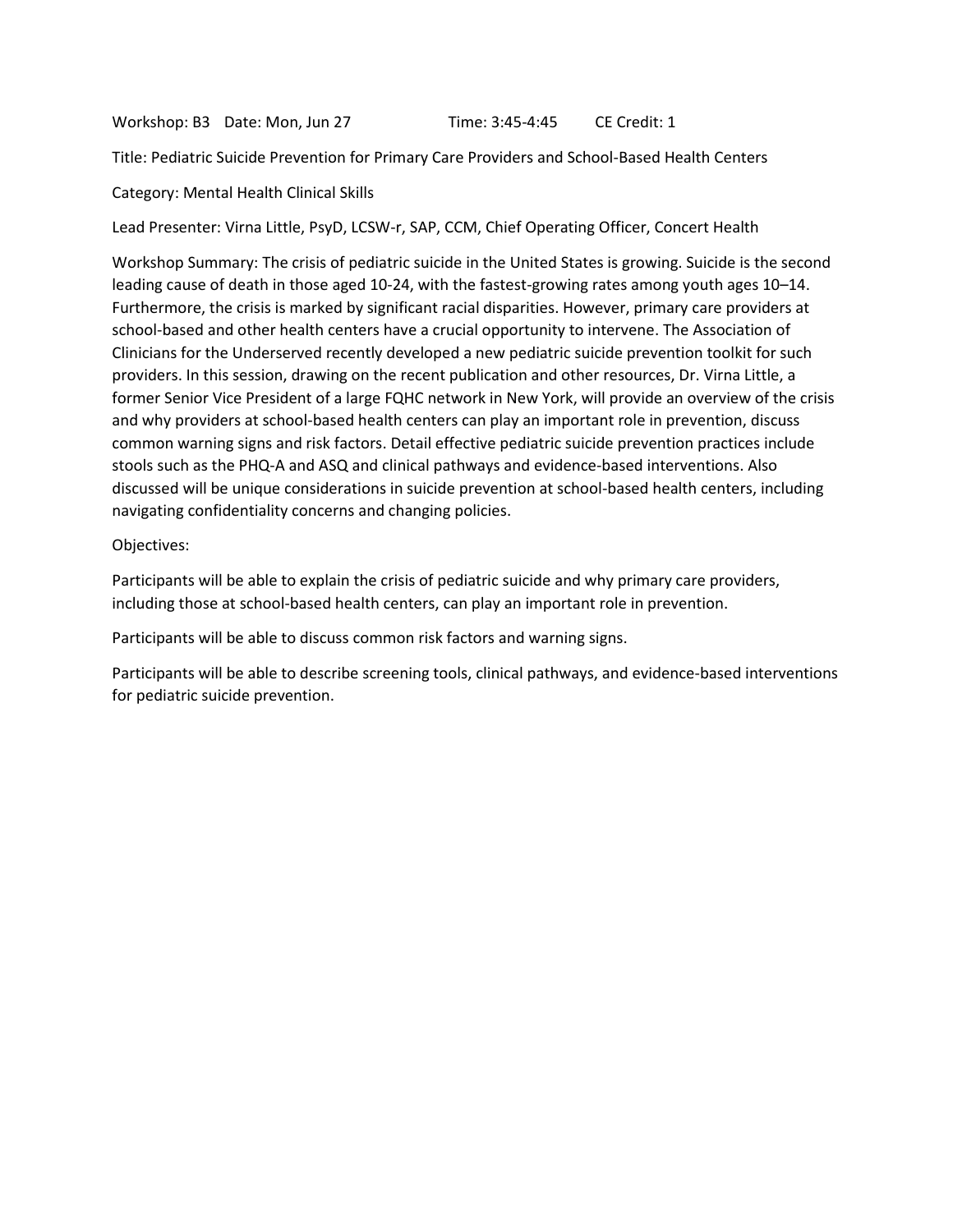Workshop: B4 Date: Mon, Jun 27 Time: 3:45-4:45 CE Credit: 1

Title: Blending an Integrated Model of Primary Care and Behavioral Health with Brick and Mortar and Telehealth Components

Category: Mental Health Clinical Skills

Lead Presenter: William Kuzbyt, Psy.D., JD, MCAP, Director of Behavioral Health, PanCare of Florida

Co-Presenter(s): Robert Thompson, MPH, Chief Operating Officer, PanCare of Florida

Workshop Summary: PanCare of Florida is an FQHC located in Panama City and serves ten counties with Primary Care, Dental, Pharmacy, Behavioral Health, Outreach, Laboratory, and Radiology services via 13 facilities and mobile units. PanCare serves approximately 46,000 patients via 115,000 encounters.

PanCare provides a fully integrated medical home model for its patients. This model has been expanded and is now offered to Bay District Schools. A combination of onsite providers and telehealth has enabled PanCare to provide this fully integrated experience to the students of Bay District Schools. The use of telehealth for the continuum of Behavioral Health Services is a new piece of the integration.

#### Objectives:

Participants will be able to identify at least three obstacles to achieving a fully integrated system of care at a School-Based Health Center.

Participants will be able to list the steps to providing integrated medication management in a School-Based Health Center.

Participants will be able to identify components of a fully integrated, school-based Primary Care and Behavioral Health medication management system.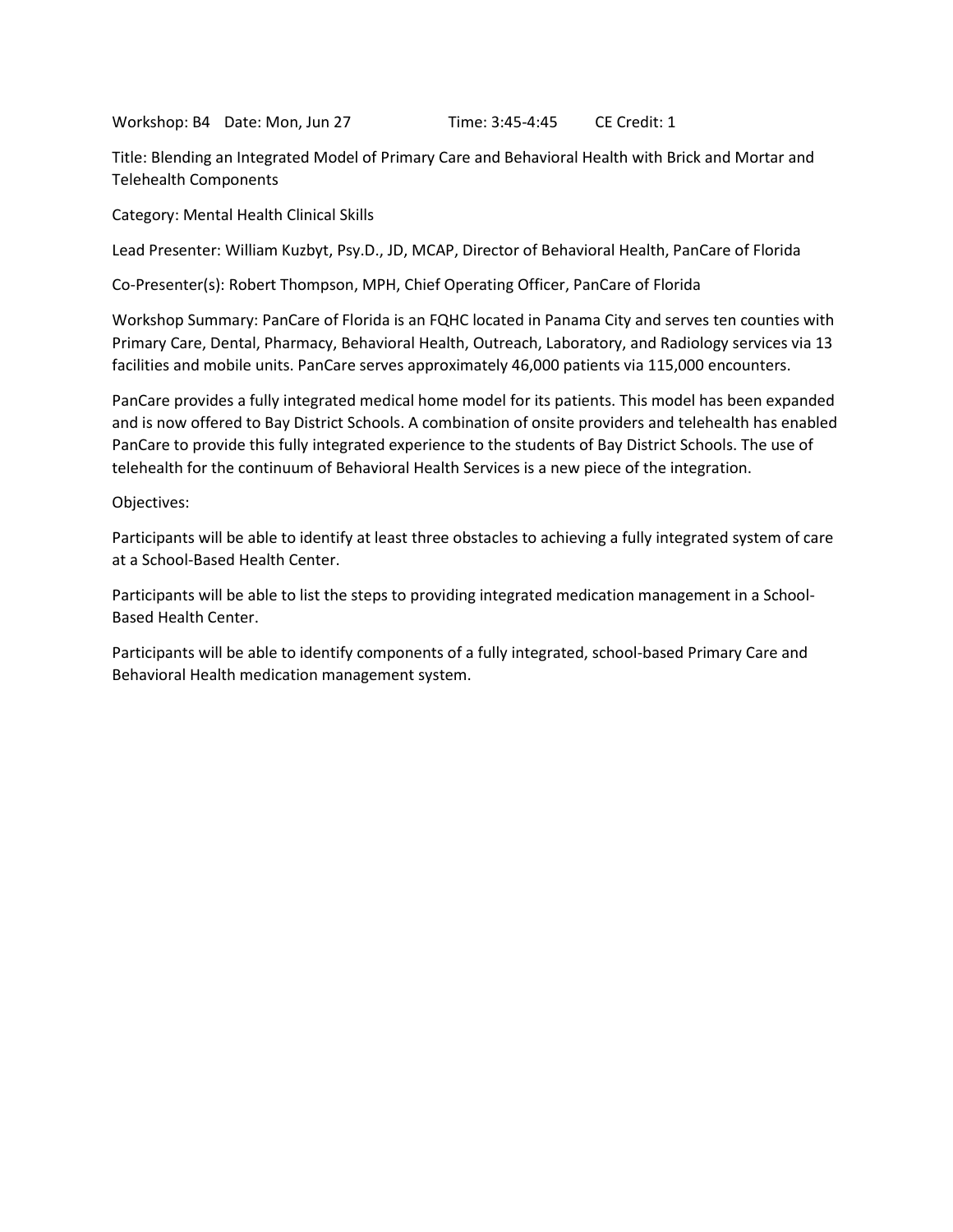Workshop: B5 Date: Mon, Jun 27 Time: 3:45-4:45 CE Credit: 1

Title: Providing Care to Rural Schools Requires Specialized Training

Category: Primary Care Clinical Skills

Lead Presenter: Charlotte Halverson, RN, BSN, COHN-S, Clinical Director, AgriSafe Network

Workshop Summary: Agriculture production provides a spectrum of risks caused by machinery, livestock, weather, chemicals, stress, and a lack of health care access. Farmers and ranchers are part of medically underserved populations with health disparities that correlate with occupational exposures. Agriculture is unique – the workspace is also a home and family area, which means kids are exposed to worksite hazards every day.

Health education for rural youth and their families is a critical strategy for implementing health promotion and disease prevention practices.

There is much information in the literature about a shortage of healthcare providers, especially in rural communities, evidenced in our rural schools. With nursing shortages, access to a school nurse has decreased, and it is acute in underserved rural districts. Nurses in agricultural communities are frequently the go-to community educators and need to be prepared to spot signs of heat stress, cold stress, zoonotic diseases, the root cause of respiratory illness, noise exposures, ergonomics, sleep deprivation, and mental health stressors related to agriculture

Nursing education programs lack the time and space to provide in-depth training specific to working in rural communities as mandatory requirements result in full teaching agendas. Nurses in rural hospitals, clinics, and schools often have minimal preparation in rural healthcare practice.

A National Institute of Health article reported rural school nurses were twice as likely as metropolitan nurses to provide clinical services to multiple school campuses. Rural school nurses identified online courses and telehealth as the preferred means for receiving continuing education.

The AgriSafe Nurse Scholar program is a 20 – hour ANCC accredited online, on-demand learning experience taught by national rural health and safety experts and experienced nursing educators. The course increases competence in preventing, identifying, and assessing diseases and conditions commonly experienced by people working in agriculture. Topics include ergonomics, respiratory disease, noise exposures, mental health issues in agriculture, skin diseases, heat-related illnesses, emerging issues, and special populations, including immigrant and migrant families, older adults, and youth.

# Objectives:

Participants will be able to recognize four aspects of agricultural exposures that directly impact schoolage youth.

Participants will be able to identify three personal protective options available for youth living and working in an agricultural environment.

Participants will be able to access a minimum of three educational training opportunities for rural school nurses.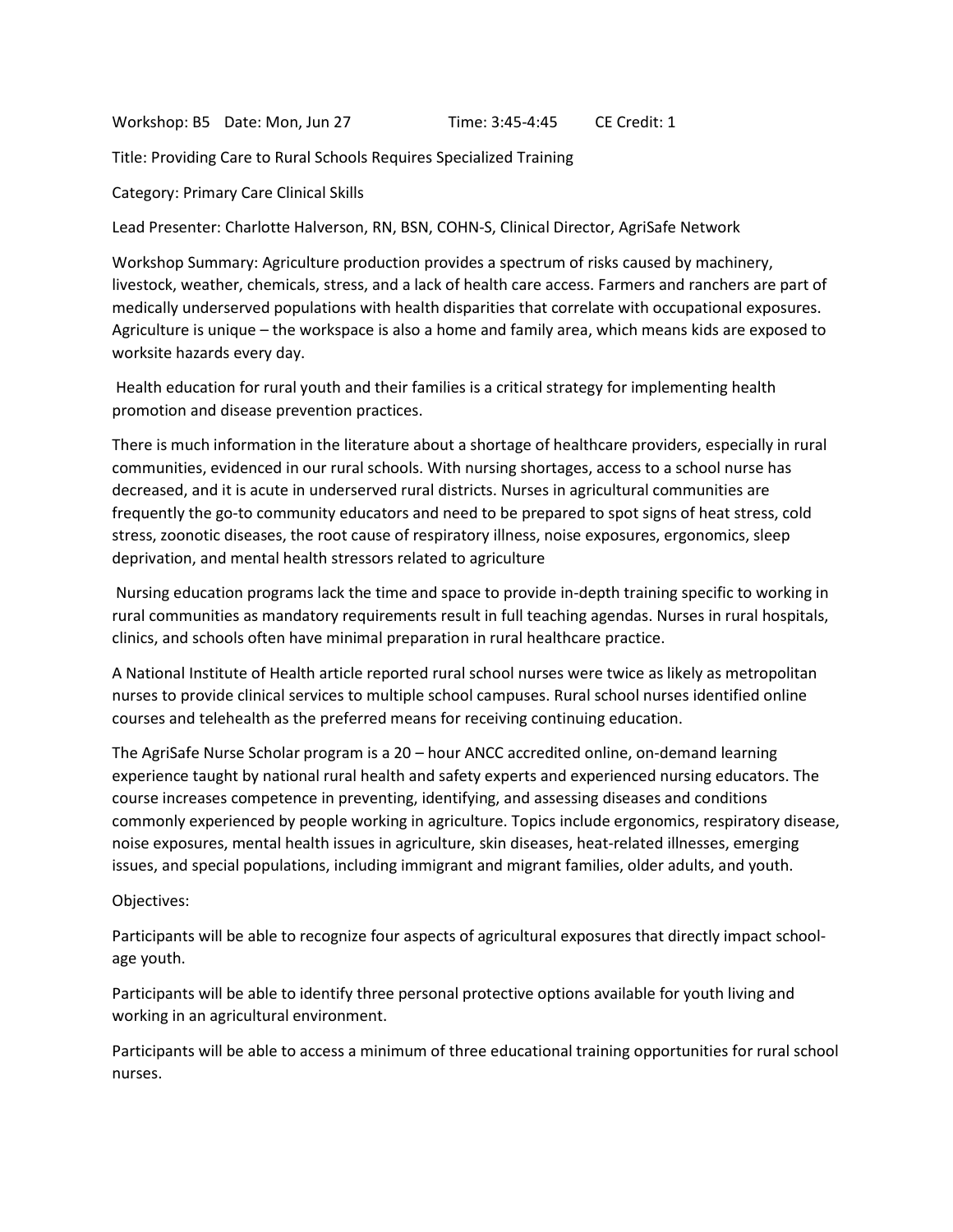Workshop: B6 Date: Mon, Jun 27 Time: 3:45-4:45 CE Credit: 1

Title: Hoof Beats Sometimes Do Mean Zebras IX, Part II

Category: Primary Care Clinical Skills

Lead Presenter: Ryan Pasternak, MD, MPH, Professor of Pediatrics, Department of Pediatrics, LSU Health Sciences Center, School of Medicine

Co-Presenter(s): Steve North, MD, MPH, Founder and Medical Director, Center for Rural Health Information/Health-e-Schools

Workshop Summary: All health care providers face challenging cases where the history, clinical findings, and studies do not provide a concise diagnosis. Determining a diagnostic approach to challenging cases is important for understanding how possibly contradictory parts of the history, clinical signs and symptoms, and test results relate. Developing these skills in advance of encountering a complex patient allows a clinician to evaluate the information, determine what additional information is needed, and the diagnosis and best treatment options. This workshop will use six challenging clinical cases drawn from the presenters' school-based health center adolescent health experiences that have required expanding the differential diagnosis. Participants will be provided with the initial case presentation and then collaboratively expand the history, direct the physical exam, and determine what initial tests should be performed. From this initial round of information, the group will develop a differential diagnosis and then work to narrow the diagnosis through gathering additional history, expanding the physical exam, and focusing the work-up through additional testing. Following this process, the presenters will share the diagnosis and discuss the pathophysiology of the disease process and provide the participants with resources for further review.

Objectives:

Participants will be able to Assess complex clinical cases.

Participants will be able to explain the resources available to find the best evidence in adolescent health.

Participants will be able to recognize the value of considering the less obvious diagnosis.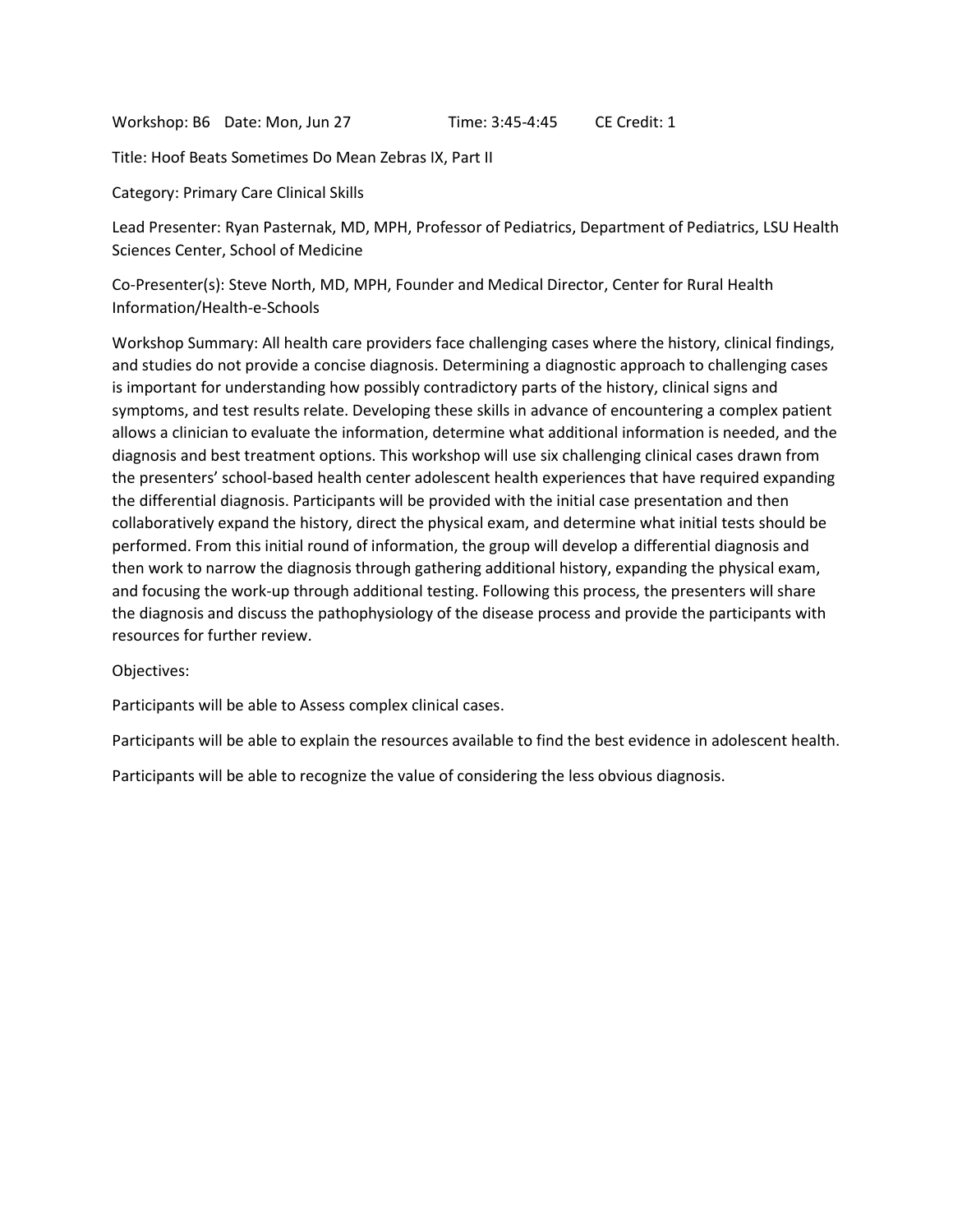Workshop: C1 Date: Tue, Jun 28 Time: 1:15-2:15 CE Credit: 1

Title: California's Student Health Index: Making the Case for New SBHCs Using Data

#### Category: Business/Systems

Lead Presenter: Lisa Eisenberg, MSW, MPP, Policy Director, California School-Based Health Alliance

Workshop Summary: The California Student Health Index is the first statewide comprehensive analysis to identify the counties, districts, and schools where new SBHCs will have the greatest return on investment for improving student health and education equity. This workshop will provide information about how the Index was created using publicly available health and education data, highlight some of the findings from the analysis, and discuss how the Index is leveraged to advance local and statewide advocacy for more SBHCs in California. The workshop will also cover strategies for how other states and advocates can design a similar data-driven approach to SBHC expansion and develop a coordinated communications plan.

#### Objectives:

Participants will be able to identify health and education data sources that can be used to evaluate the need for SBHCs at a specific school site.

Participants will be able to develop similar data-driven campaigns to make a case for more SBHCs in their respective states.

Participants will be able to identify important allies and audiences to engage in and with a communications plan to advance their advocacy objectives.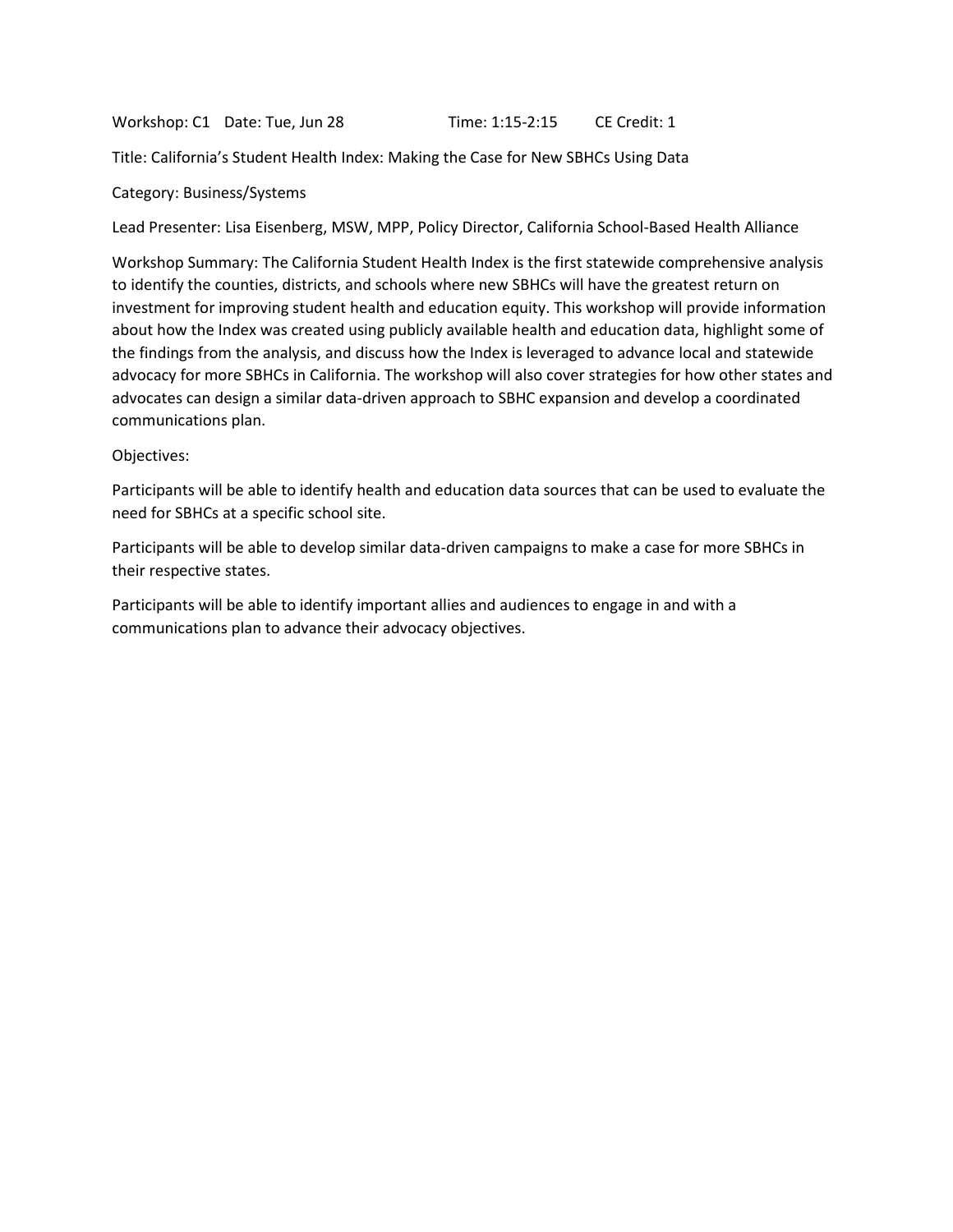Workshop: C2 Date: Tue, Jun 28 Time: 1:15-2:15 CE Credit: 1

Title: Exploring Opportunities for Meaningful Youth Engagement

Category: Business/Systems

Lead Presenter: Tara Melinkovich, MPH, Youth Program Coordinator, Denver Health And Hospital Authority

Workshop Summary: Inviting youth to participate without understanding the needs of an effective youth-adult partnership is a set-up for failure. This session explores opportunities for meaningful youth engagement and examines common pitfalls when building youth-adult partnerships. Participants will learn from our efforts to inform and improve our Denver Health School-Based Health Center (DSBHC) care through various youth engagement activities. Session Participants will be able to identify strategies for engaging young people in a meaningful and effective manner and walk away understanding what it means to "Bring youth to the table."

Recognizing that young people have a wealth of knowledge and are experts in their own lives and health needs, DSBHCs have employed 1-2 Youth Advisors (YAs) for the past four years to integrate youth voices in informing all aspects of the program. This is an evolution from the previous standard, in which DSBHCs had not previously had youth sit at the table to collaborate. However, after a YA hired for the quality improvement goal of improving the youth-friendliness of the clinics provided invaluable input and guided meaningful changes within our department, the motto "Nothing About Us, Without Us" was adopted, and YAs became a critical component of program design.

Many youth-serving organizations, including School-Based Health Centers, do not commonly have youth sit at the table to collaborate. The greatest way to serve youth is by incorporating their voice into programmatic activities. Some organizations may find the idea of partnering with youth overwhelming. This session will support participants in taking manageable steps towards incorporating youth voice through: sharing our experiences and what we've learned since prioritizing youth partnerships, outlining multiple changes youth-serving programs can implement, and identifying opportunities for partnering with youth.

Session participants will leave with a broader understanding of meaningful youth engagement, how to advocate for it within their organizations, and how to think outside of the box when exploring opportunities to amplify youth voice. This session will include hands-on opportunities to broaden understanding of effective youth engagement and address common pitfalls of failed attempts at youth involvement. Participants will learn through a combination of lectures and small group activities, providing the opportunity to begin planning the next steps in their journey to support meaningful youthadult partnerships to inform program improvement.

Objectives:

Participants will be able to identify at least three characteristics of a meaningful youth-adult partnership

Participants will be able to list at least three common pitfalls of failed attempts at youth engagement

Participants will leave the session with at least one actionable step they can take to engage youth in their programming effectively.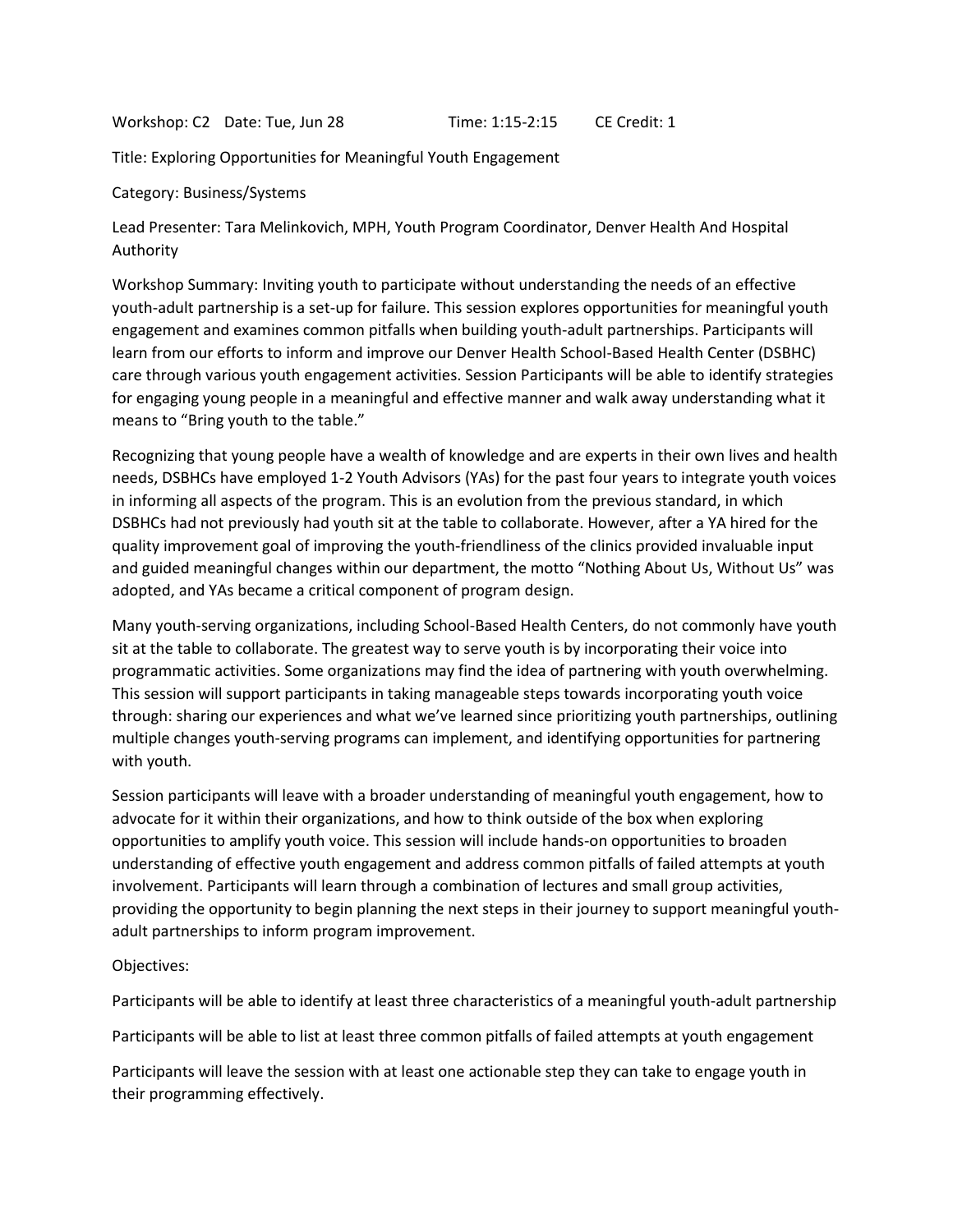Workshop: C3 Date: Tue, Jun 28 Time: 1:15-2:15 CE Credit: 1

Title: The Imaginary Student: A Clinical Approach to Working with Students in SBHC

Category: Mental Health Clinical Skills

Lead Presenter: Scott Bloom, MSW, LCSW, Advisor, New York School-Based Health Foundation

Workshop Summary: The intake form crosses your desk: "male student threw a chair in class, always disruptive, mother not helpful, child failing in school, needs meds. Please see ASAP!!" You haven't even met the student yet, but you feel like you "know" him. Yet when you meet him, he's not as you imagined he would be… What's going on here?

From the first teacher referral crossing their desk, the school clinician is already anticipating the student walking through their office door. This "imaginary student" becomes solidified in the clinician's mind even before they are seen. After the clinician meets the student, they must begin to alter their imaginary construction based on the relationship with the actual student.

For the SBHC clinician, creating an "imaginary student" happens often, and this internal construction impacts the treatment. Even the most respected evidence-based practice will fall short if the clinician is not in touch with their perceptions and biases and engaging students with self-awareness.

Providing clinical services in school-based health centers comes with a myriad of students' concrete needs and clinical issues. With the many tasks that school clinicians (e.g., social workers, psychologists, behavioral therapists) are asked to do, the ability to utilize insight-oriented strategies. This workshop will review the concept of the imaginary student in the school setting and how it impacts the treatment goals and objectives if not worked through. Participants will increase self-reflective skills related to transference and counter-transference issues, including attending to their own implicit biases, to improve efficacy when working with diverse student populations.

Objectives:

Participants will be able to describe the imaginary client's concept and address its limitations on treatment.

Participants will understand how to create effective, organized, personal working environments within a school setting.

Participants will gain the necessary tools to effectively understand the client's meta and symbolic communications and integrate them into the treatment process.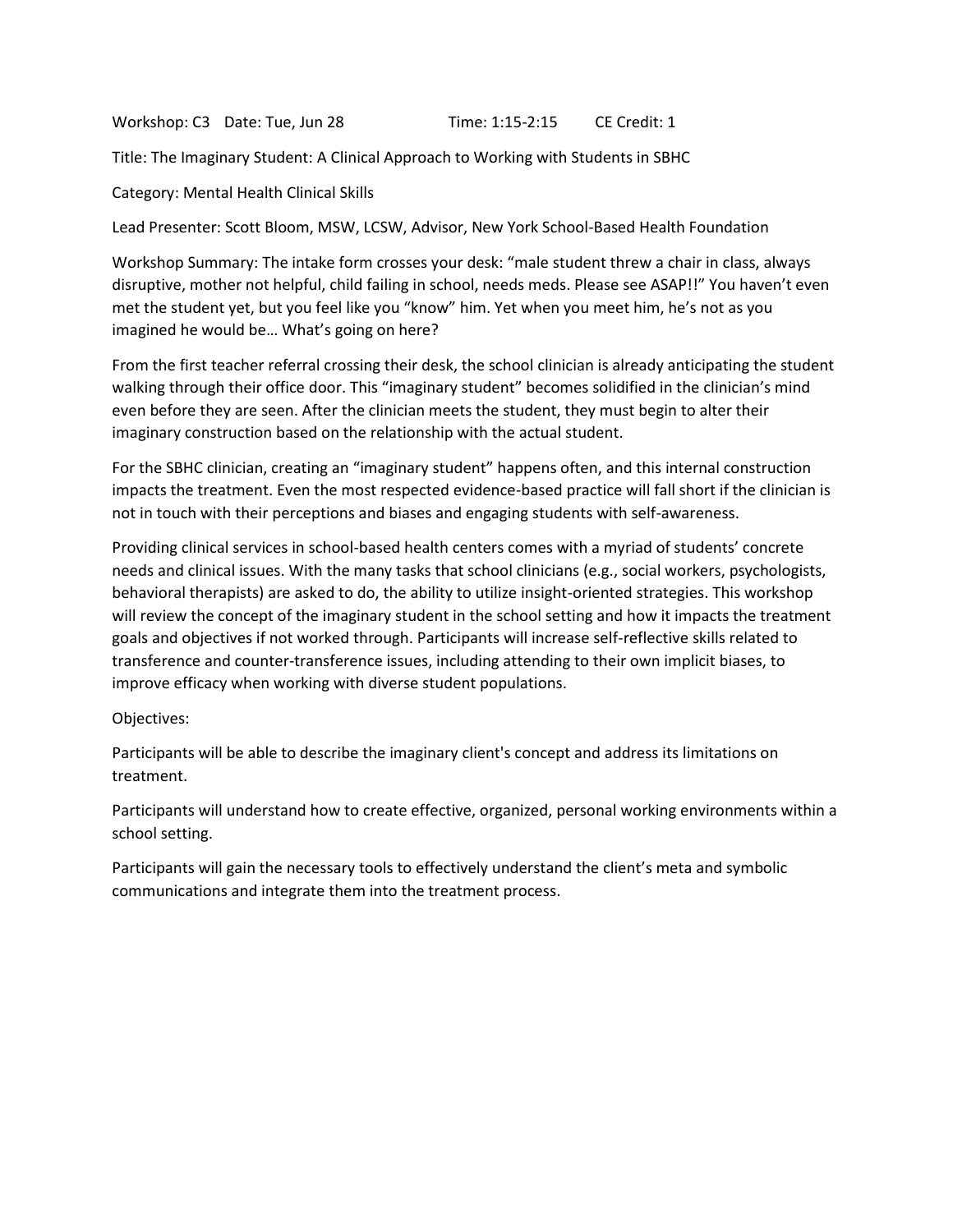Workshop: C4 Date: Tue, Jun 28 Time: 1:15-2:15 CE Credit: 1

Title: Getting Candid: Framing the Conversation Around Youth Substance Use Prevention

Category: Mental Health Clinical Skills

Lead Presenter: Flannery Peterson, MPH, PMP, Director, National Council for Mental Wellbeing

Co-Presenter(s): Pam Pietruszewsk, MA, Senior Advisor, National Council for Mental Wellbeing

Workshop Summary: The COVID-19 pandemic has caused incredible disruption in the lives of young people during a time when they are already vulnerable in their growth, development, and identity. To better understand the pandemic's impacts on youth well-being and substance use, the National Council for Mental Wellbeing (National Council) conducted a national assessment in January 2021 of youth ages 13-18 and youth-serving providers. Early findings indicate that 78% of youth felt the pandemic increased stress for them and their families, and 69% reported increased feelings of loneliness. Nearly a quarter of the youth respondents said accessing substances was easy or very easy during the pandemic. Understanding these impacts is essential for addressing health equity and will continue to affect the mental well-being of today's youth for decades to come. 75% of young people believe the pandemic will have a lasting impact on their generation's mental health, and more than half believe it will have a lasting effect on their generation's use of substances.

Early intervention and prevention of substance use are essential to impeding future substance use challenges and disorders. To address the rising concern of substance use during and in the wake of the pandemic, the National Council created a comprehensive message guide and toolkit based upon findings from the national assessments of youth and youth-serving providers, as well as key informant discussions and message testing with focus groups and a follow-up assessment of youth, to assist youthserving providers to engage with youth in meaningful substance use prevention conversations.

# Objectives:

Participants will be able to identify the impacts of the COVID-19 pandemic on knowledge, attitudes, and beliefs about substance use and substance use prevention among youth ages  $12 - 18$  years.

Participants will be able to recognize best practices for building trust and rapport with a young person to deliver substance use prevention and intervention messages.

Participants will be able to explain how to utilize the five steps within the message guide to engaging youth in substance use prevention and intervention conversations.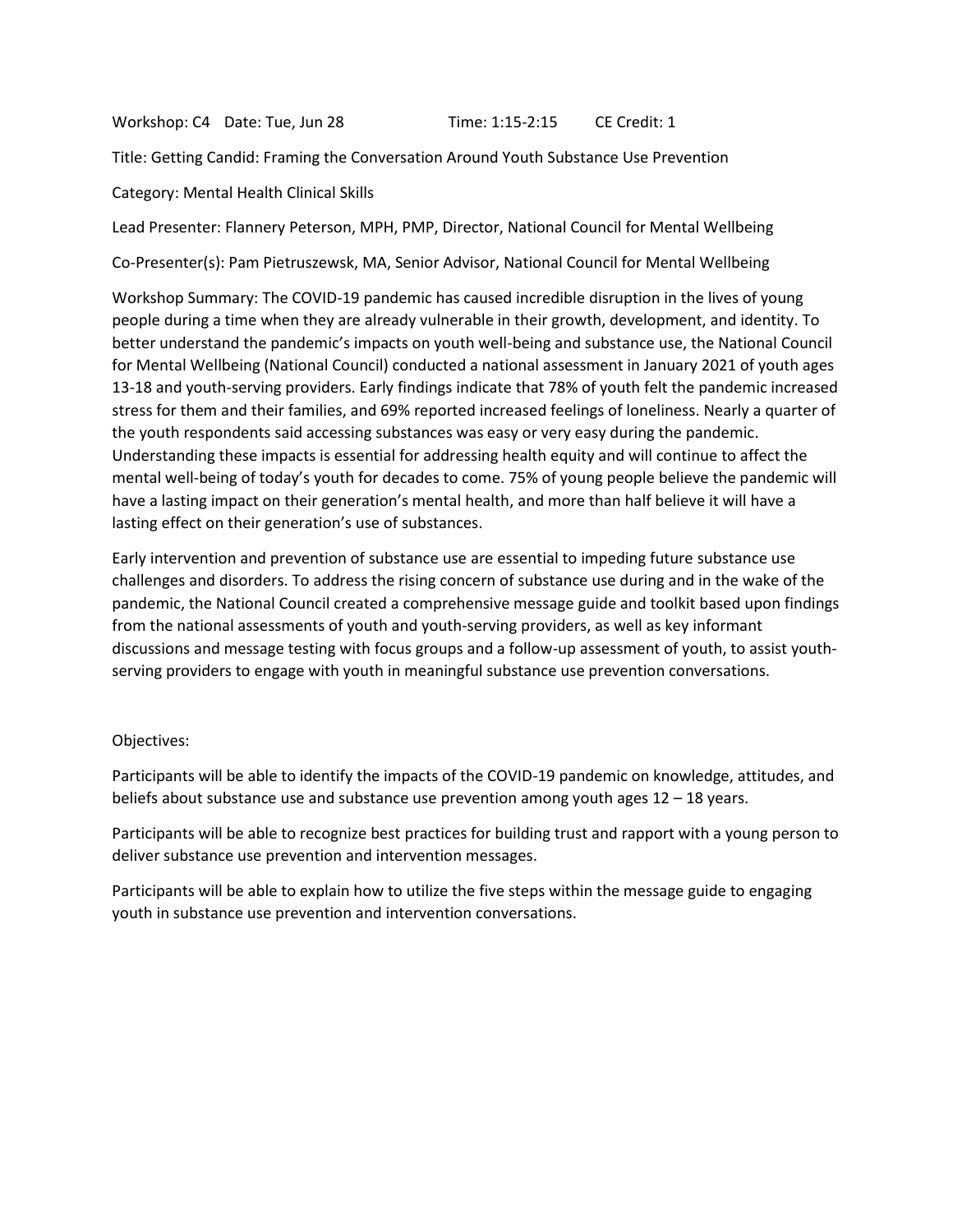Workshop: C5 Date: Tue, Jun 28 Time: 1:15-2:15 CE Credit: 1

Title: How SBHCs Can Promote Positive Health Outcomes by Addressing Food Insecurity in Their School **Communities** 

Category: Primary Care Clinical Skills

Lead Presenter: Katy Stinchfield, BA, MS, LPC, RPT, Licensed School Counselor, Senior Program Manager, School-Based Health Alliance

Co-Presenter(s): Sarah Mills, MPH, RDN, Manager, Health Strategies, Share Our Strength

Workshop Summary: School-based health centers (SBHCs) are a trusted resource and conduit to varied health efforts and outcomes – from primary care to mental health, oral health, etc. They can also play a critical role in addressing social determinants of health, including food insecurity. Nationally, one in six children may face hunger this year. Children struggling with hunger are more susceptible to obesity and its health consequences, more likely to have generally worse health, and experience mental health disorders than their food-secure peers[1]. Conversely, when children have access to healthy food through federal nutrition programs or other community food programs, they improve dietary intake and health and learning outcomes.[2] In partnership with the national School-Based Health Alliance, No Kid Hungry is working with 16 SBHCs across the nation to embrace and build on families' trust in SBHCs by promoting federal nutrition programs and nutritious food consumption in support of positive health outcomes and improved food security. Presenters will share updates on project progress, relevant data, peer learning and innovations, and next steps for SBHCs interested in addressing food insecurity in their communities.

Objectives:

Participants will be able to define food insecurity.

Participants will be able to describe how addressing food insecurity improves overall health outcomes.

Participants will be able to highlight the unique role SBHCs can play in addressing food insecurity.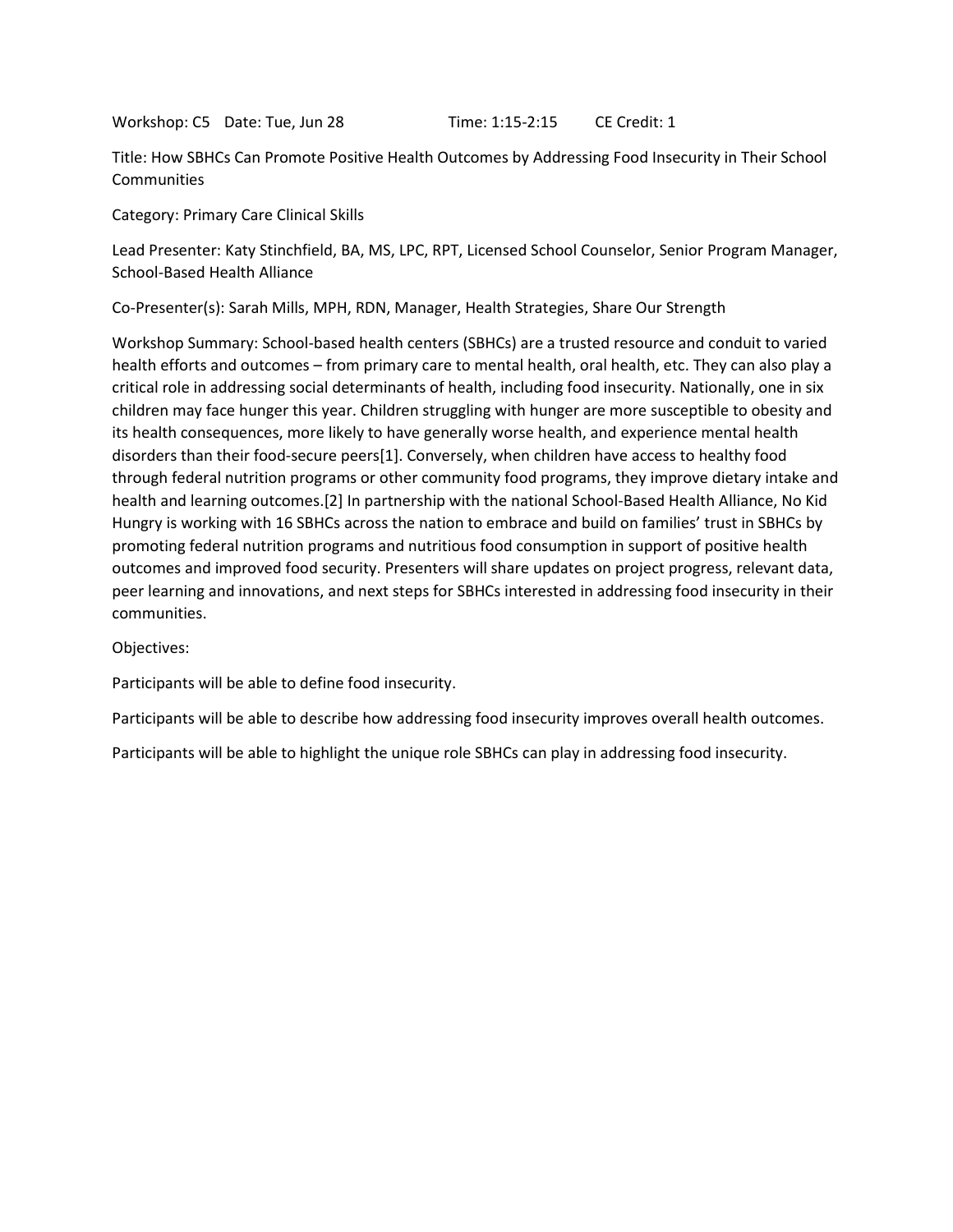Workshop: C6 Date: Tue, Jun 28 Time: 1:15-2:15 CE Credit: 1

Title: Medical Screening for Newly Arrived Immigrant Children and Adolescents in the School-Based Health Center Setting

Category: Primary Care Clinical Skills

Lead Presenter: Rachel Dummigan, BA, BSN, MN, Family Nurse Practitioner, Multnomah County Health Department

Co-Presenter(s): Kristin Case, MSN, BSN, Family Nurse Practitioner, Multnomah County Health Department

Workshop Summary: We are experiencing massive human migration worldwide. People arrive in the United States (US) through different pathways: refugees; immigration through sponsorship of a family member; unaccompanied minors; asylum seekers, undocumented immigrants, and most recently, humanitarian paroles from Afghanistan and those fleeing Ukraine. These latter categories of newly arrived immigrants do not receive an initial medical screening, and many have had little to no health care in their home countries.

Our School-Based Health Centers (SBHC) serve a diverse population and are a safety net clinic for our community. We have noticed an increase in immigrant youth who present to our SBHCs requesting vaccines to register for school. We saw this as an opportunity to provide care for newly arrived youth that meets or exceeds community standards and follows the recommendations from the CDC and AAP.

Our clinic developed a pilot to implement the recommended guidelines while learning how to provide culturally responsive care to our immigrant population. We have worked together to establish workflows with each member to enhance efficiency and quality care.

# Objectives:

Participants will be able to demonstrate an understanding of the different pathways newly arrived immigrants come into the US and the impact that this has on access to medical care and resources available to the youth.

Participants will be able to utilize the tools available via CDC, AAP, and CareRef to identify and incorporate recommendations to improve care and ensure equitable health outcomes ultimately.

Participants will be able to implement a new workflow within their SBHC team, which includes distinct responsibilities for each member to provide client-centered care to the newly arrived youth.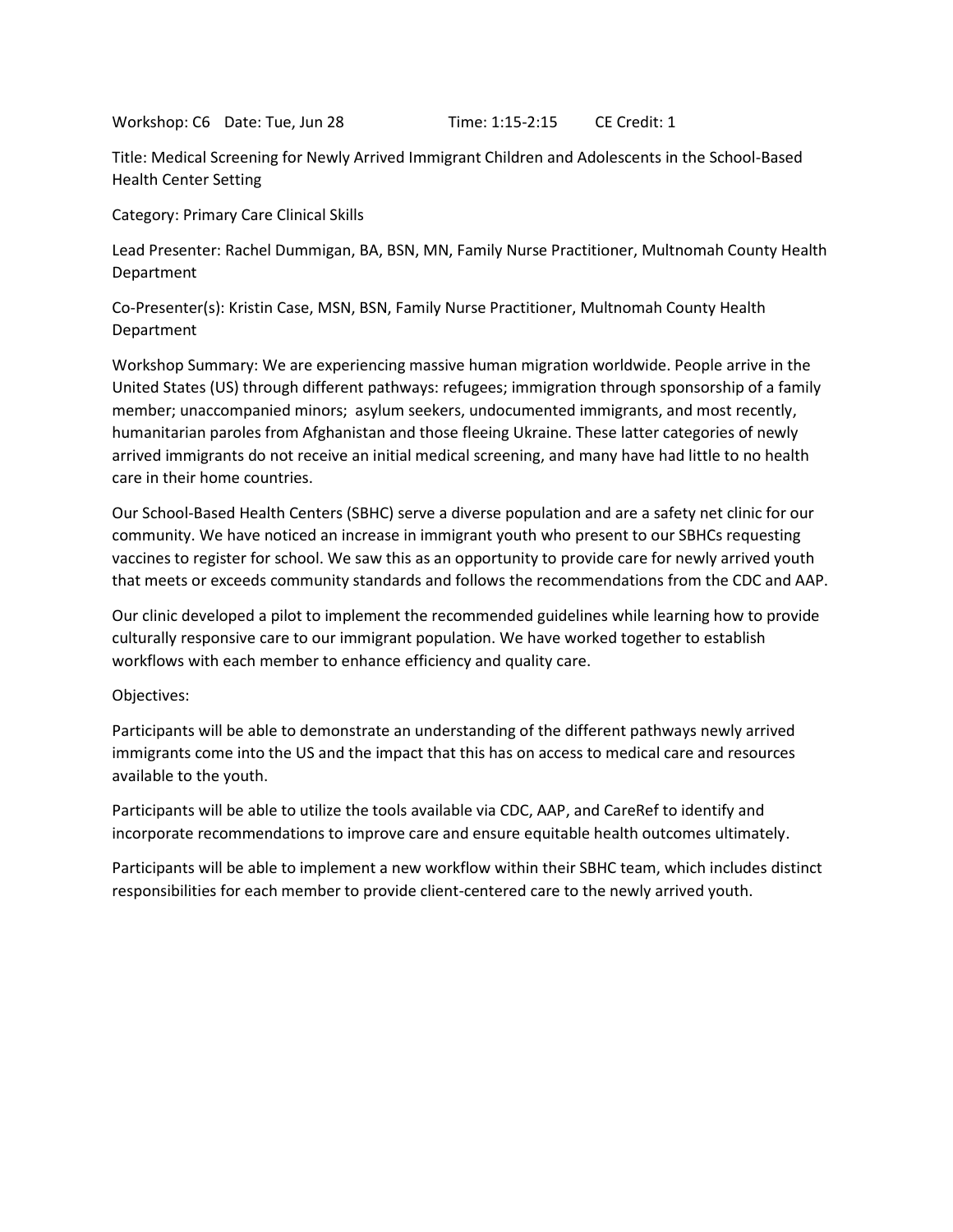Workshop: D1 Date: Tue, Jun 28 Time: 3:45-4:45 CE Credit: 1

Title: The Secret Sauce for Starting Rural SBHCs

#### Category: Business/Systems

Lead Presenter: Chris Kjolhede, MD, MPH, Director, School-Based Health, Bassett Health Care Network

Co-Presenter(s): Jane Hamilton, RN, Manager, School-Based Health, Bassett Health Care Network

Workshop Summary: SBHCs are increasingly recognized as important safety net providers for health, mental health, and dental health care in many settings. Rural populations and rural schools present very different challenges for agencies that want to sponsor SBHCs. Distances and lack of public transportation, poverty, a chronically stagnant economy, and a paucity of health care providers are the formidable barriers that confront those who might want to start SBHCs beyond the suburbs. The fastestgrowing sector where SBHCs are being opened is in rural settings. This session will attempt to clarify the need for and value of rural SBHCs. Additionally, we will outline how we have established new SBHCs in our service area. Lastly, we will review many of the barriers that we have encountered over the years in building our program of 20+ SBHCs in rural upstate New York.

# Objectives:

Participants will recognize the need and usefulness of SBHCs for rural populations.

Participants will see a template for the establishment of SBHCs in rural areas and will be able to recognize barriers that confront planners of rural SBHCs.

Participants will understand that the rural model for SBHCs is not static but evolves. Including telehealth technology, flexible staffing models, and partnering with programs from both the private and public sectors to expand services.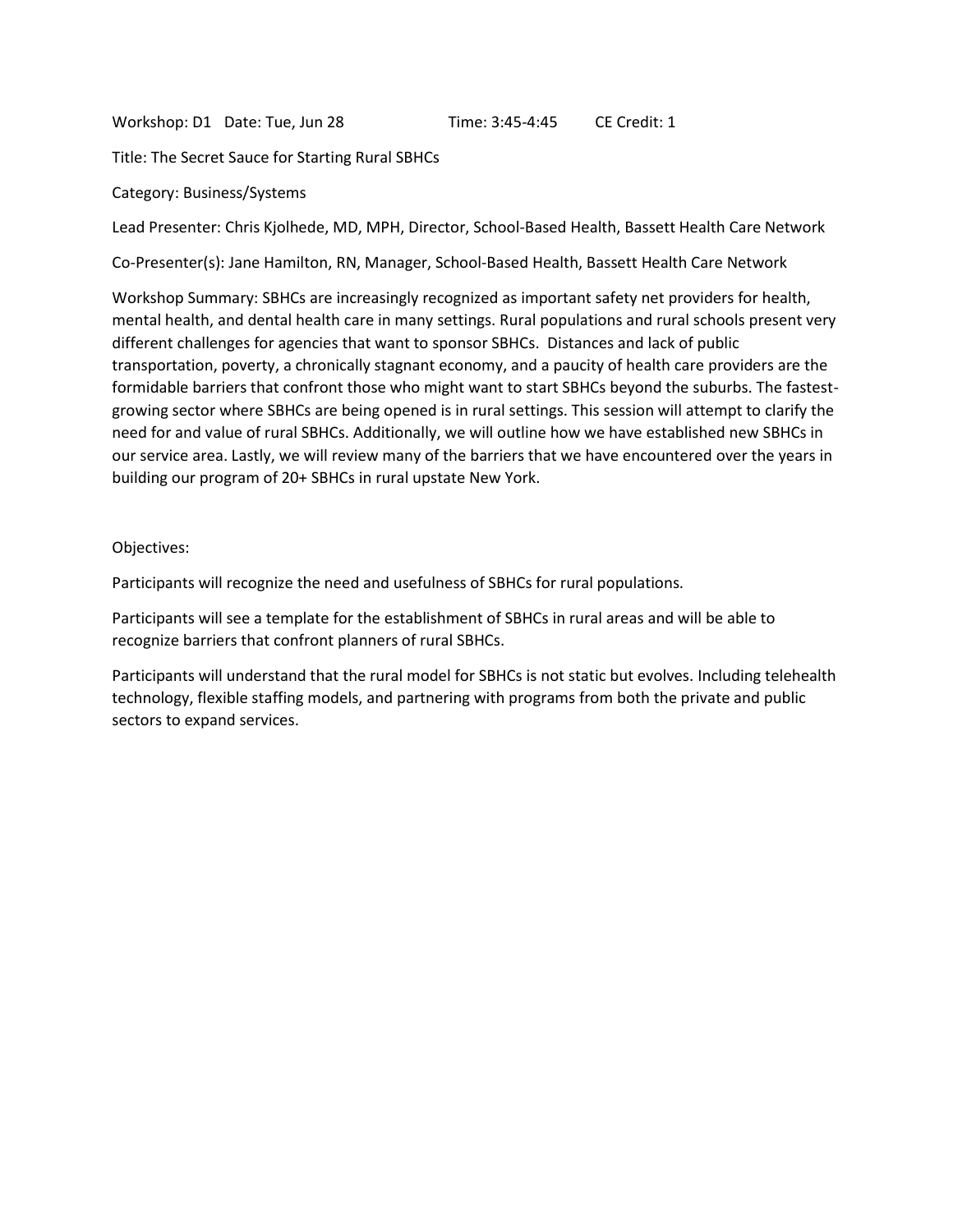Workshop: D2 Date: Tue, Jun 28 Time: 3:45-4:45 CE Credit: 1

Title: Factors Impacting Utilization and Enrollment in a School-Based Telemedicine Program

Category: Primary Care Clinical Skills

Lead Presenter: Rachel Sadlon, MPH, BA, Assistant Director, Research and Evaluation, Center for Health and Health Care in Schools

Co-Presenter(s): Michael Long, SD, Assistant Professor, Department of Prevention and Community Health, the George Washington University Milken Institute School of Public Health

Workshop Summary: The Center for Health and Health Care in Schools at The George Washington University completed a qualitative and quantitative evaluation of the Howard County School-Based Wellness Telemedicine Program, focused on answering the research question, what are the reasons for under-enrollment/under-utilization and how can the program be enhanced to address these issues?

We surveyed parents to identify barriers to enrollment and utilization and perceived benefits of the program. We received responses from 255 parents in the four schools surveyed. Despite extensive communications efforts, 24% of parents reported not knowing about the program. Half (52%) of parents whose child was not enrolled stated that they would rather take the child to their physician. However, 35% reported that they did not enroll because they did not know about the program, and 27% reported that they did not enroll because they did not understand the program. Convenience and keeping children in school were the most common reasons for enrolling in the program.

We conducted interviews with parents (n=20), school nurses (n=6), school principals (n=6), and medical providers (n=13) to gain a deeper understanding of program benefits, barriers, and recommendations for change. Across parents, school nurses, principals, and health providers, the top perceived telemedicine benefits reported were the convenience for the parent and the student's reduced time out of class or out of school due to illness. School nurses, principals, and medical providers most frequently reported technology issues as a challenge with the telemedicine program. The top reported reasons for under-enrollment were lack of awareness and preference to visit the child's physician. The primary reasons for low utilization across stakeholders were limited applicability to prevalent health concerns presented by students and low utilization by nurses for potentially relevant conditions determined to be not eligible based on nurse clinical judgment. Differences in utilization across school sites were perceived to be due to differences in nurse judgments about whether to use telemedicine. Stakeholders provided a range of recommendations to enhance program promotion and improve service delivery detailed in this report.

Objectives:

Participants will be able to describe two barriers to enrollment in a study of a school-based telemedicine program.

Participants will be able to describe two barriers to utilization in a study of a school-based telemedicine program.

Participants will be able to list three strategies to improve enrollment of students and utilization by families, school nurses, and health care providers.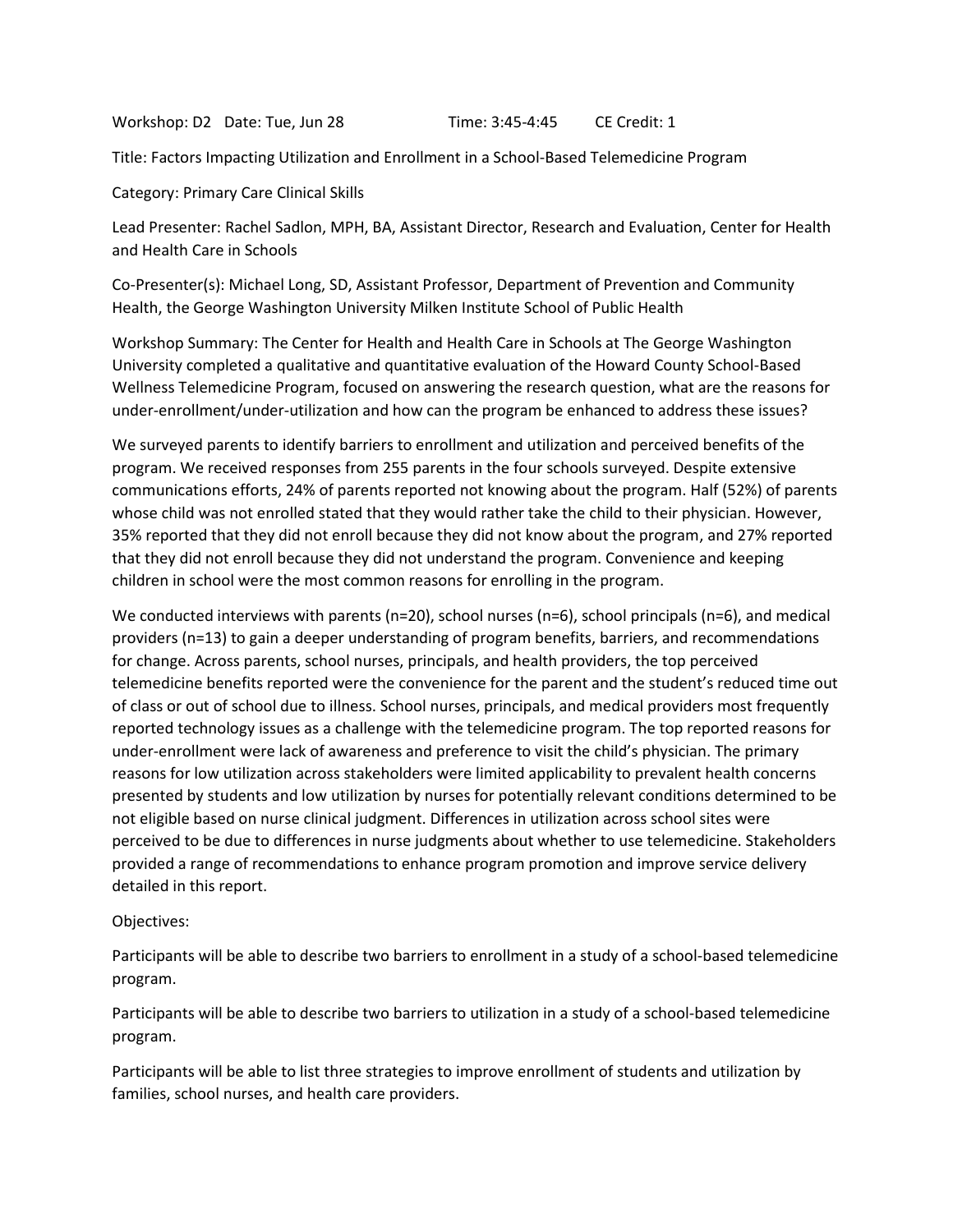Workshop: D3 Date: Tue, Jun 28 Time: 3:45-4:45 CE Credit: 1

Title: Integrating Behavioral Health into Primary Care and School-Based Settings: Lessons Learned

Category: Mental Health Clinical Skills

Lead Presenter: Erika Franta, PhD, Assistant Professor, Psychology, University of Nebraska Medical Center

Co-Presenter(s): Christian Klepper, PsyD, Assistant Professor, Psychology, University of Nebraska Medical Center

Workshop Summary: Mental health conditions are prevalent among children, making childhood a critical time for prevention, early intervention, and treatment of mental and behavioral concerns when they emerge. Primary care providers are often viewed as de facto mental health providers and co-located behavioral health can improve access to, initiation, and treatment completion (Kolko et al., 2014; Valleley et al., 2019).

School-based health centers increase access to these mental health services, with 70-80% of youth who receive mental and behavioral health services relying on schools (Committee on School Health, 2004; Burns et al., 1995). School-based mental health services promote health equity, reduce racial and ethnic disparities, and enhance engagement in mental health services among youth who face significant barriers to accessing care (Ijadi-Maghsoodi et al., 2018). School-based health centers reduce barriers that schools face in supporting the mental health of students (Shelton & Owens, 2021). These providers must have skills in clinical services (e.g., delivering evidence-based interventions for children and youth) and teaming and collaboration (e.g., supporting the system in which the child is receiving behavioral health treatment).

The Mid-America Mental Health Technology Center is funded by SAMHSA and provides free or low-cost training and technical service in evidence-based behavioral health intervention. Having experience as clinical service providers and consultants who have helped others establish integrated programs in pediatric primary care and school-based settings, the Mid-America MHTTC team has developed training in the skills integral for providing comprehensive and effective interventions.

# Objectives:

Participants will be able to explain the key role of integrated school-based health centers in increasing access to prevention, early intervention, and treatment.

Participants will be able to describe the tasks and qualities of a successful mental and behavioral health professionals in integrated school-based settings.

Participants will be able to list strategies for teaching the skills needed to provide evidence-based clinical skills and integrate themselves successfully into the system.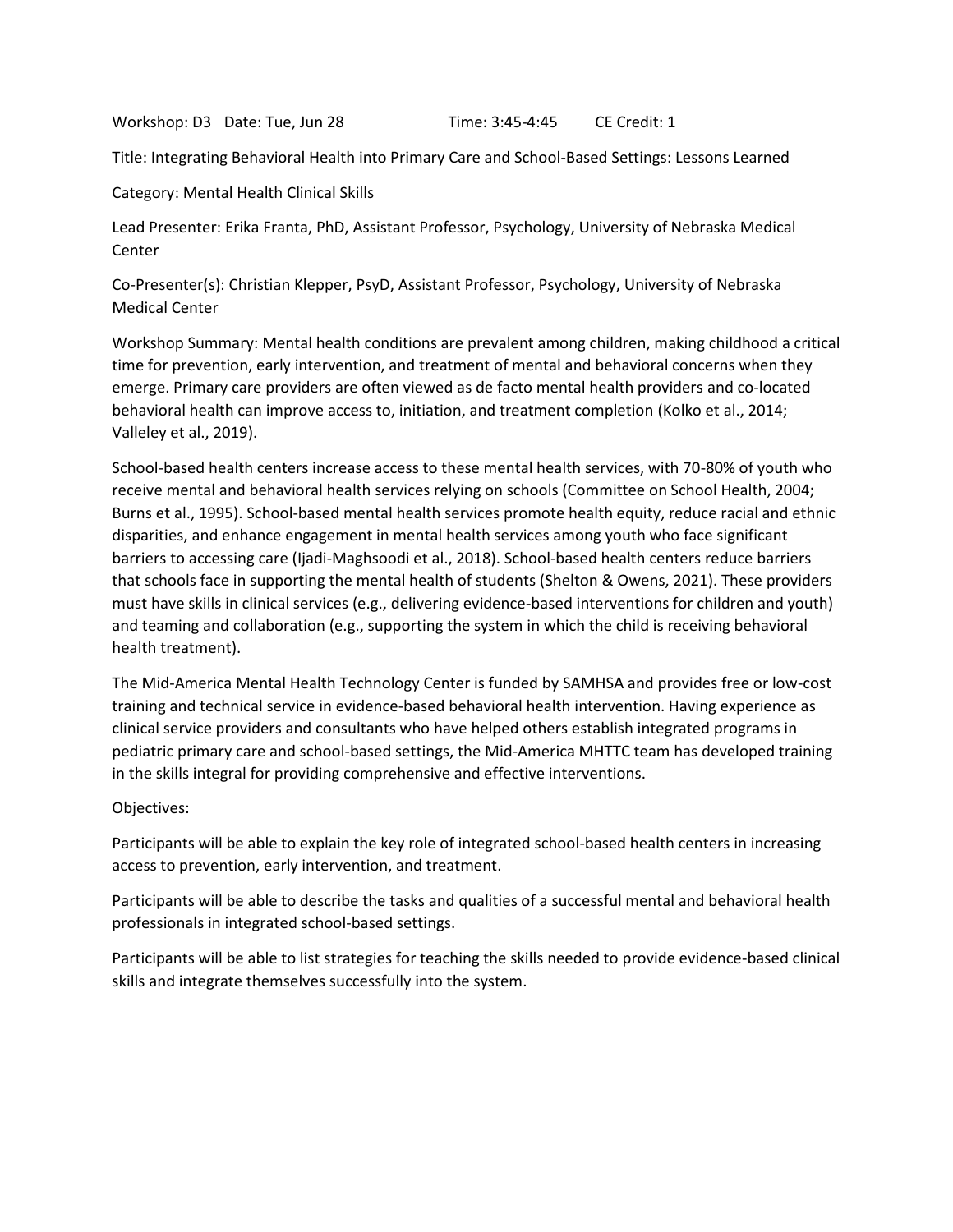Workshop: D4 Date: Tue, Jun 28 Time: 3:45-4:45 CE Credit: 1

Title: Preventing suicide through universal SBHC screening safety plans and lethal means reduction

Category: Mental Health Clinical Skills

Lead Presenter: Naomi Schapiro, RN, PhD, CPNP-PC, Professor Emerita, Family Health Care Nursing, University of California, San Francisco, Department of Family Health Care Nursing

Co-Presenter(s): Shawna Sisler, PhD, MS, MAPP, RN, C-PNP-PC, Assistant Clinical Professor, College of Nursing, University of Utah

Workshop Summary: Suicide is the second leading cause of death in adolescents, and rates have risen steadily in the past decade, increasing during the COVID-19 pandemic. Rates are highest in Native American/Alaska Native youth and increasing rapidly in African American youth, highlighting the impact of racism and other forms of discrimination. Children and youth who are LGBTQ+, in foster care, or incarcerated are also at increased risk for suicide. Depression screens may miss some suicidal youth, and many organizations recommend screening for suicidality at every primary care and urgent care encounter. The use of firearms as a means to die by suicide carries an 82.5% fatality rate, whereas the ingestion of a drug or poison tends only to have a 1.5% fatality rate. Reducing access to lethal means is one of the most powerful ways to remove the physical cues related to suicide and can later interrupt suicidal ideation and prevent a teen from dying by suicide.

Drawing from past experience in training SBHC providers, both locally and nationally, this interactive workshop will provide school-based primary care clinicians and other SBHC staff the skills needed to screen for and assess suicidal youth, provide safety plans and counsel youth and caretakers on the importance of reducing access to lethal means. The workshop will also report on one state's schoolbased initiative to prevent suicide. The team-based approach of SBHCs is ideal for providing urgent care for suicidal youth, and primary care/behavioral health/school coordination and parameters for urgent hospitalization will be discussed.

Objectives:

Participants will be able to discuss the rationale for screening every youth ages ten and up for suicidality at every encounter

Participants will be able to evaluate their site's protocol for assessing suicidality, safety planning, and emergency care.

Participants will be able to name three elements of lethal means reduction counseling.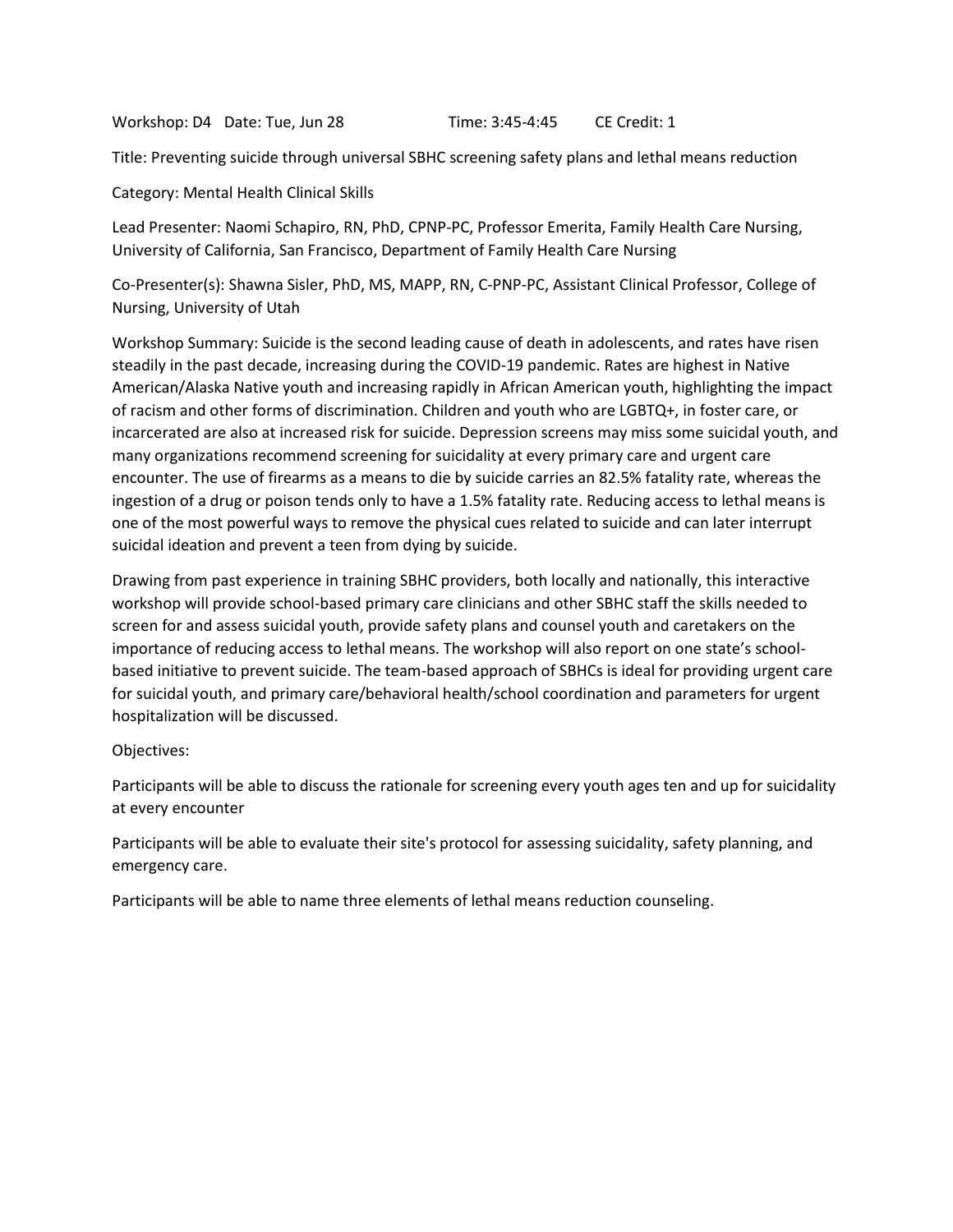Workshop: D5 Date: Tue, Jun 28 Time: 3:45-4:45 CE Credit: 1

Title: Providing Trauma-Informed Care & Building Resilient Providers in a School-Based Health System

Category: Primary Care Clinical Skills

Lead Presenter: Anna Goddard, PhD, APRN, CPNP-PC, Managing Director of Medical Services & Quality Improvement, Pediatric Nurse Practitioner, Child, and Family Agency of Southeastern Connecticut

Co-Presenter(s): Katherine Cushing, MPH, Senior Program Manager, Quality, Research, and Evaluation, School-Based Health Alliance

Workshop Summary: School-Based Health Centers are integral in supporting a trauma-informed community to help school systems meet the needs of our students. This session will review traumainformed care for SBHC providers and strategies to support and strengthen community-sponsored school-based health services. An overview of trauma and its long-term impacts on physical and mental health will be reviewed. Foundational theory, information, practices, and self-awareness strategies will be presented to prevent compassion fatigue, burnout, and secondary traumatization while prioritizing resiliency building and compassion satisfaction.

Objectives:

Participants will be able to define trauma-informed care and principles for a trauma-informed organization.

Participants will be able to demonstrate professional and personal self-care strategies as part of a trauma-informed environment.

Participants will increase self-awareness on personal development to recognize and reduce the risk of compassion fatigue and secondary traumatization from clinical care.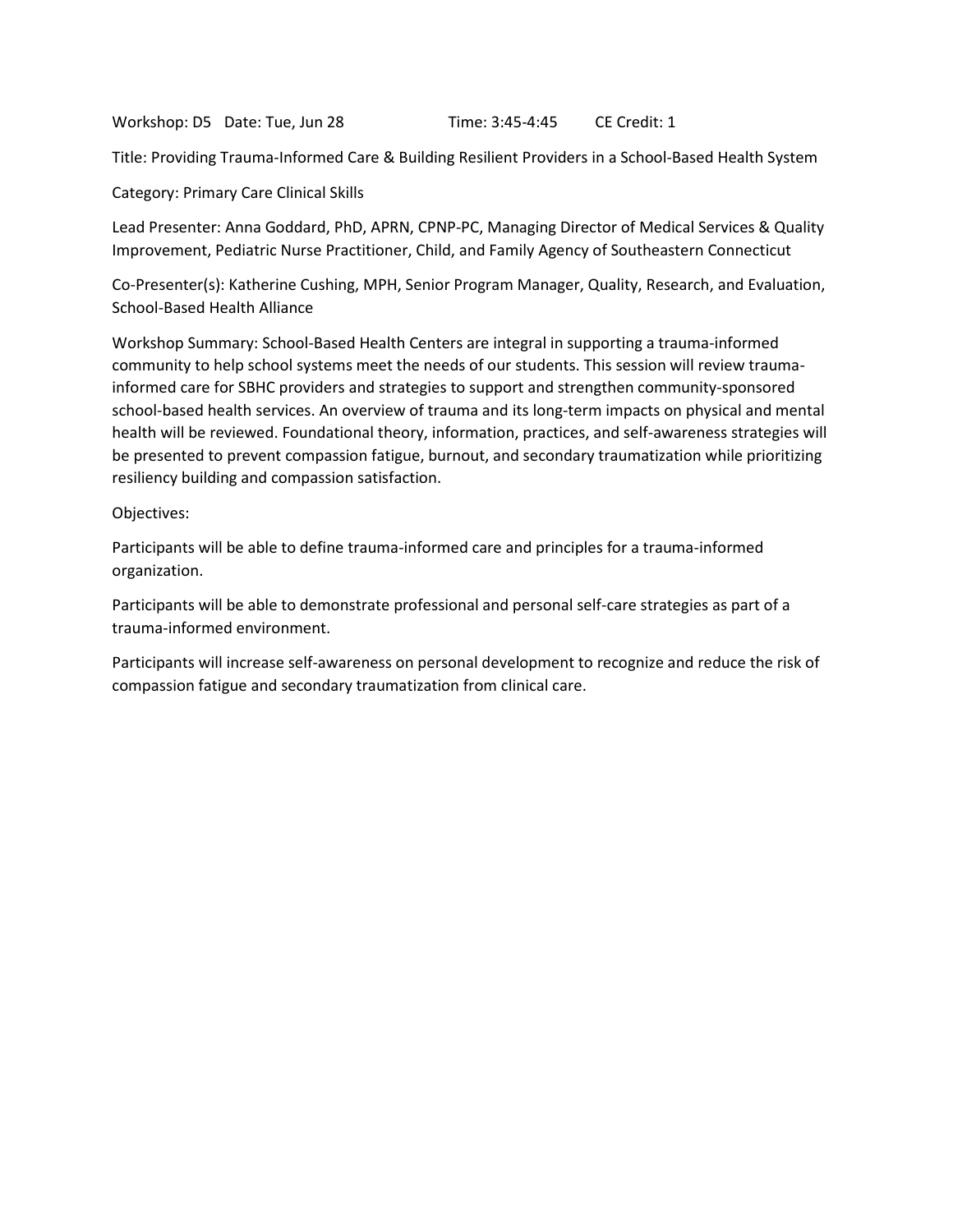Workshop: D6 Date: Tue, Jun 28 Time: 3:45-4:45 CE Credit: 1

Title: Screening for Social Risks in School-based Health Centers: Learnings from the Field

Category: Primary Care Clinical Skills

Lead Presenter: Victoria Keeton, PhD, RN, CPNP, CNS, Post-doctoral Research Fellow, University of California, San Francisco

Co-Presenter(s): Emilia Demarchis, MD, MAS, Assistant Professor, University of California, San Francisco

Workshop Summary: The School-Based Health Alliance has called for SBHCs to screen for youth and family social risk factors. Best practices for social risk screening and interventions (aka social care) in health care are evolving. Social care activities are not yet widespread in SBHCs due to a lack of research and evidence on how to best integrate these activities in school-based settings.

In this workshop, we will review the current state of the evidence on healthcare-based social care activities from non-SBHC primary care settings. We will present potential applications of this knowledge base to the SBHC model and consider unique barriers and facilitators such as caregiver engagement, minor consent, workflow considerations, and collaboration with the non-SBHC medical home. We will provide an overview of standardized social risk screening tools and review the potential strengths and limitations of SBHCs. Finally, we will discuss the significant gaps in the literature around social care in SBHCs, and research opportunities. Small group activities to share experiences and expectations around social care integration will provide active participation and the opportunity for shared learning. Participants will leave the presentation with a better understanding of the impact of social risks on health outcomes in youth and their families and of the important considerations for implementing social care in their own SBHCs.

# Objectives:

Participants will be able to identify at least three of the most common social risk factors experienced by families in the U.S. and explain their relationship to youth health outcomes.

Participants will be able to describe the content, strengths, and limitations of at least one standardized social risk screening tool.

Participants will be able to evaluate potential barriers and facilitators to the implementation of social risk screening and intervention in an SBHC setting.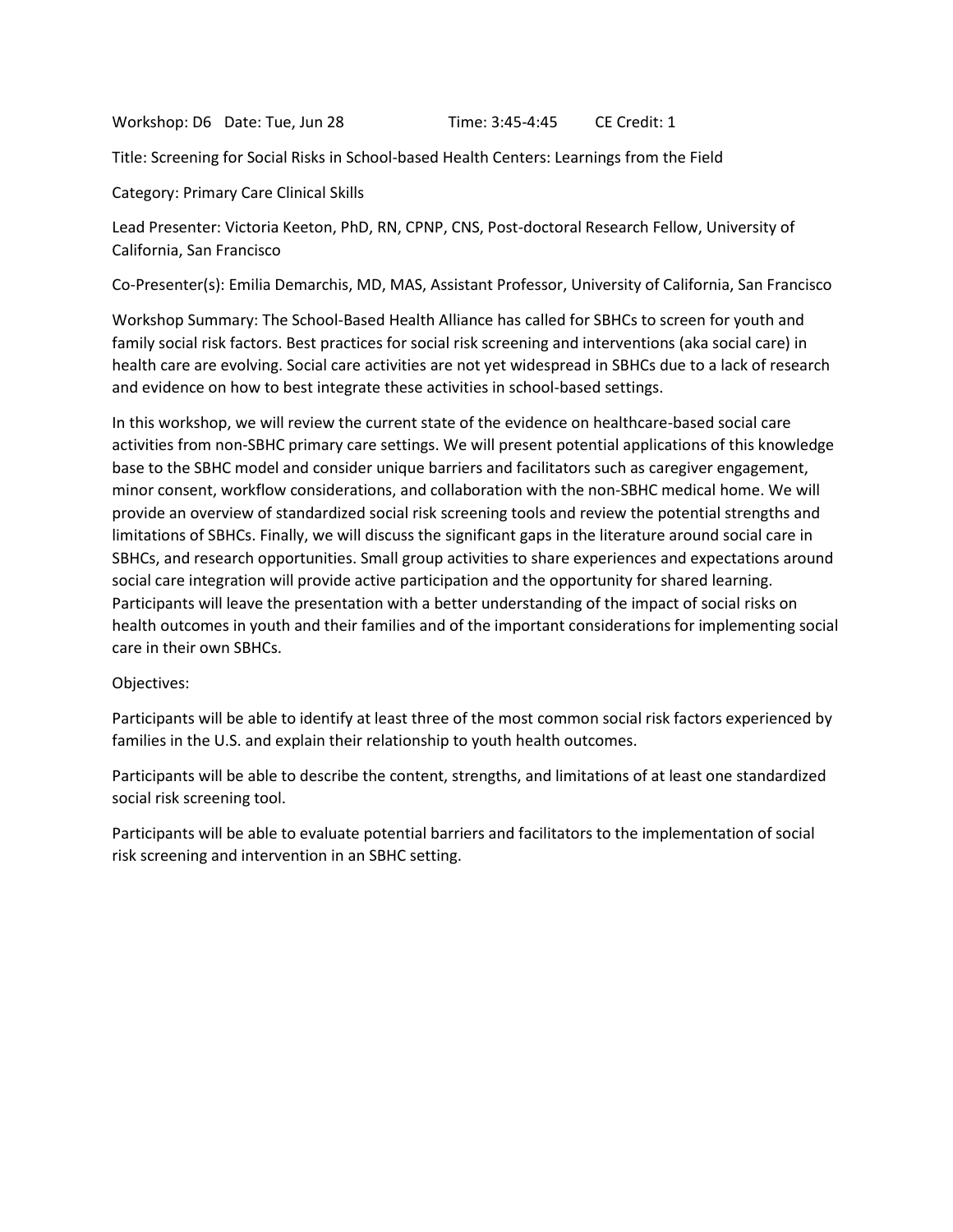Workshop: E1 Date: Wed, Jun 29 Time: 3:45-4:45 CE Credit: 1

Title: Taking Data off the Shelf to Improve Student Wellness

Category: Business/Systems

Lead Presenter: Alex Zepeda, MPH, Senior Data and Research Analyst, The Los Angeles Trust for Children's Health

Co-Presenter(s): Maryjane Puffer, BSN, MPA, Executive Director, The Los Angeles Trust for Children's Health

Workshop Summary: School-Based Health Centers (SBHCs) bring health services to children and adolescents where they are ...at school. In Los Angeles, 16 SBHCs were built and established as Wellness Centers. These Wellness Centers are clinics that serve both the students on the school campuses and the community members. LA's Wellness Centers, run by FQHCs, are in the highest need neighborhoods and are intended to make health services available where health needs are greatest.

To capture the impact of the SBHCs and Wellness Centers, The L.A. Trust developed the Data xChange. The Data xChange is a unique database that includes clinical data from 20 SBHCs and Wellness Centers that are part of the Los Angeles Unified School District and links this to educational data. It is the only known database in the country to integrate student health data with academic data such as attendance, grades, and graduation rates. The Data xChange was designed to be interoperable with other systems, and it seamlessly integrates with different electronic health systems. Data xChange reports focus on the impact of SBHCs and Wellness Centers on student and population health, inform program and staffing investments, home in on the specific needs of each Wellness Center, and provide consistent, seamless monitoring.

Data on the utilization of SBHCs and Wellness Centers during the past six years showed that Wellness Centers are addressing the needs of the community and students. Not only does the Data xChange track trends across the years, but the data is also used regularly by the Wellness Centers and community partners to address the specific needs of the students and community they serve. Student Advisory Boards use the data to drive specific health campaigns on their campuses. Data is used to apply for funding, report to funders, and improve quality. Working with the National Alliance, this automated system reports on the national school-based health performance measures.

Objectives:

Participants will be able to discuss the value of a consistent, seamless technology solution for reporting and monitoring the impact of SBHC on student wellness.

Participants will be able to promote the use of data to drive program strategy.

Participants will be able to Describe how student leaders can use data to develop health campaigns and promote access to care.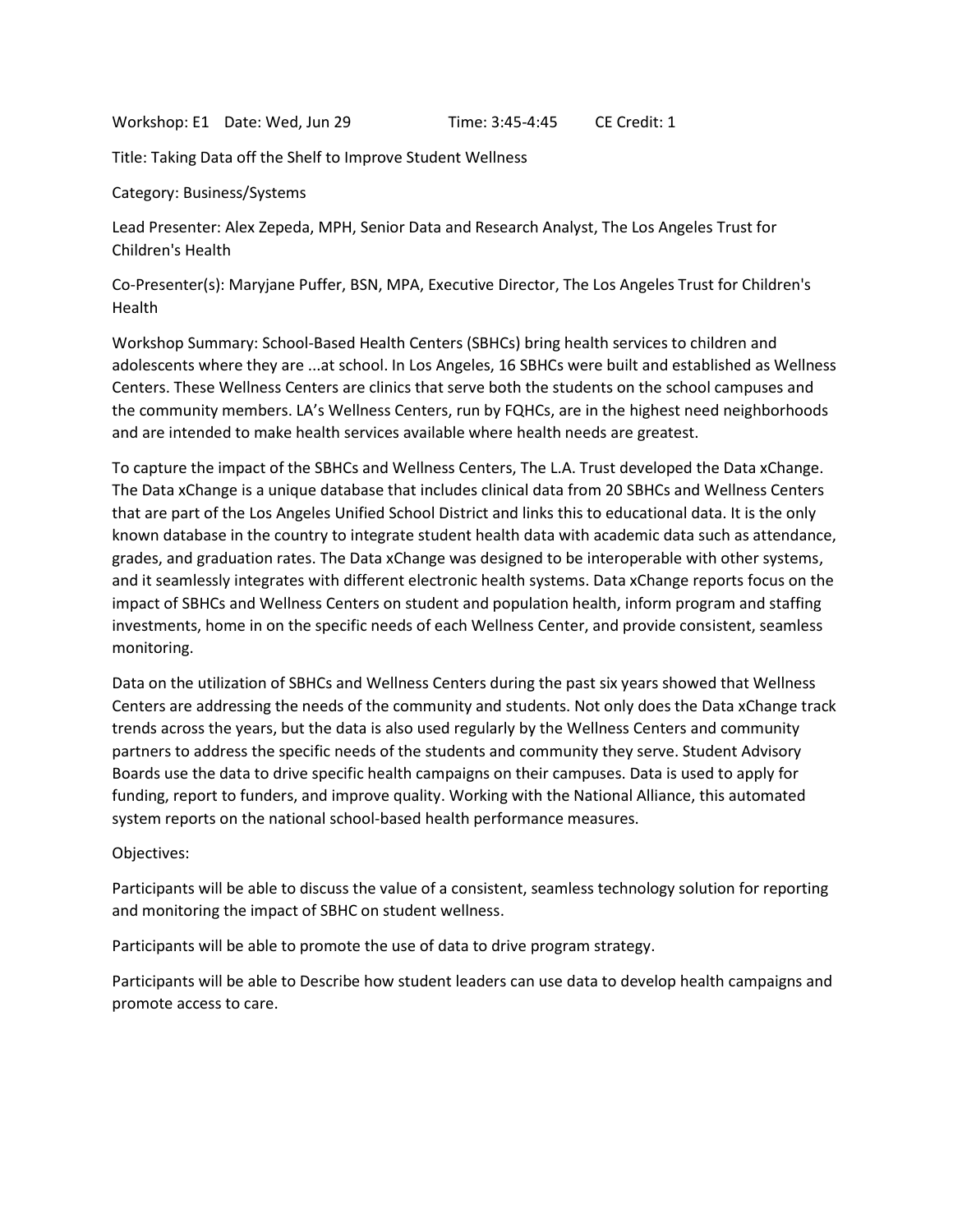Workshop: E2 Date: Wed, Jun 29 Time: 3:45-4:45 CE Credit: 1

Title: Understanding and Addressing the Social Influencers of Health and Education

Category: Business/Systems

Lead Presenter: Rachel Sadlon, MPH, BA, Assistant Director, Research and Evaluation, Center for Health and Health Care in Schools

Co-Presenter(s): Katherine Cushing, MPH, Senior Program Manager, Quality, Research, and Evaluation, School-Based Health Alliance

Shawn Orenstein, MPH, Program and Policy Manager, National Center for School Mental Health

Workshop Summary: A child's health status and educational achievement are influenced by multiple factors, external and not easily controlled by the child or parents/guardians. Factors such as the neighborhood's safety, a family's SES, access to needed services, the availability of healthy food, the quality of the physical environment, and experiences with racism or discrimination profoundly impact well-being and can severely limit growth opportunities. Staff from SBHCs are well-positioned to assess and take actions to help overcome these obstacles to student achievement, social-emotional development, and well-being.

The social influencers of health and education (SIHE) are rooted in the social determinants of health (SDOH). SDOH refers to the characteristics in a child's surroundings that affect a wide range of health, functioning, the prevalence of risks, and quality-of-life outcomes—in other words, the social, environmental, or economic conditions in which individuals are born, live, learn, play, work, worship, and age. The term influencers have been favored over determinants to highlight the potential for positive change when social and environmental factors are identified and addressed early on. The research underscores that social influencers of health can positively or negatively impact the health of an individual child and drive student educational outcomes.

One strategy is for SBHCs to engage in SIHE assessment. By assessing SIHE, schools and community partners providing school health services can better understand the social and environmental factors that affect youth and their families. SBHCs might undertake screening and assessment based on level of readiness, resource availability, and subject of interest.

#### Objectives:

The participant will be able to define the social influencers of health and education and understand their impact on student health and learning.

The participant will be able to list three screening or surveillance tools that can be used to assess the social influencers of health in a student population or school community

The participant will be able to describe Tier 1, Tier 2, and Tier 3 interventions to address unmet SIHE needs within a multi-tiered system of support.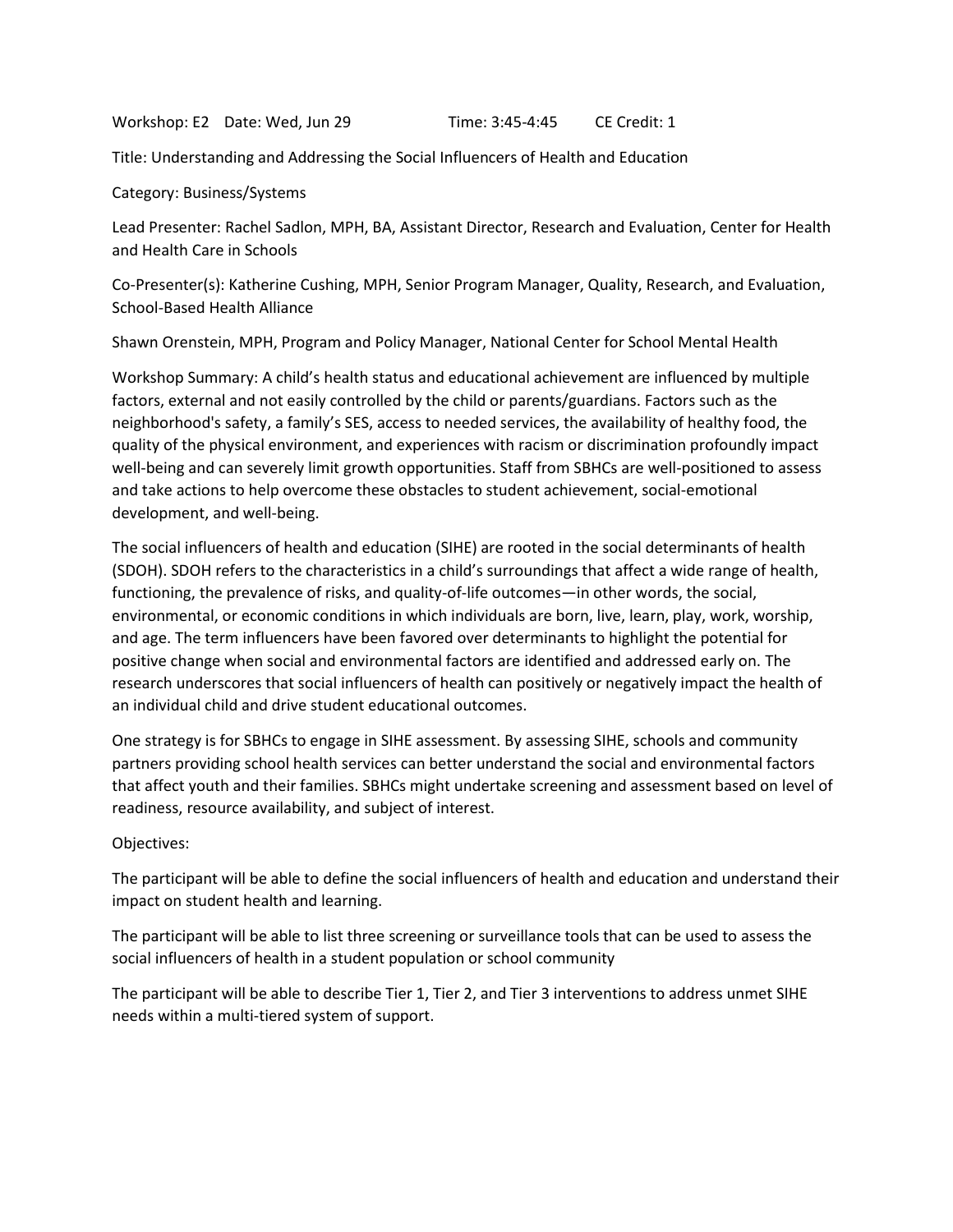Workshop: E3 Date: Wed, Jun 29 Time: 3:45-4:45 CE Credit: 1

Title: LGBTQ+/BIPOC Youth Connection and Mental Health in the Time of COVID

Category: Mental Health Clinical Skills

Lead Presenter: Nicole Mayer, MPH, Project Manager, Multnomah County Health Department

Workshop Summary: During this workshop, you will learn about the power of alternative projects to involve youth in their mental health care outside of the clinical setting. Media forms like podcasting allow youth to build community and talk to enable them to remove the masks they wear around adults, even their mental health care providers. They can openly talk about the issues they face in a venue that can then be shared with other youth for them to feel less alone. This was imperative when the school year began in September 2020, as most students were distance learning and folks from marginalized communities were even more so. The podcast form is also important for adults and providers to listen to youth differently. Peek into the world of youth that many of us cannot see/hear. By providing this youth-led podcast with grant money from The Oregon Alliance to Prevent Suicide in partnership with the Oregon Health Authority (OHA), they were able to buy equipment and hosting, hire an editor and pay themselves for the work they are doing.

#### Objectives:

Participants will be able to list one new thing they learned about youth mental health.

Participants will be able to list one new thing about how youth talk when adults are not around.

Participants will be able to list one way they will use this information to make an actionable change in out they connect with youth.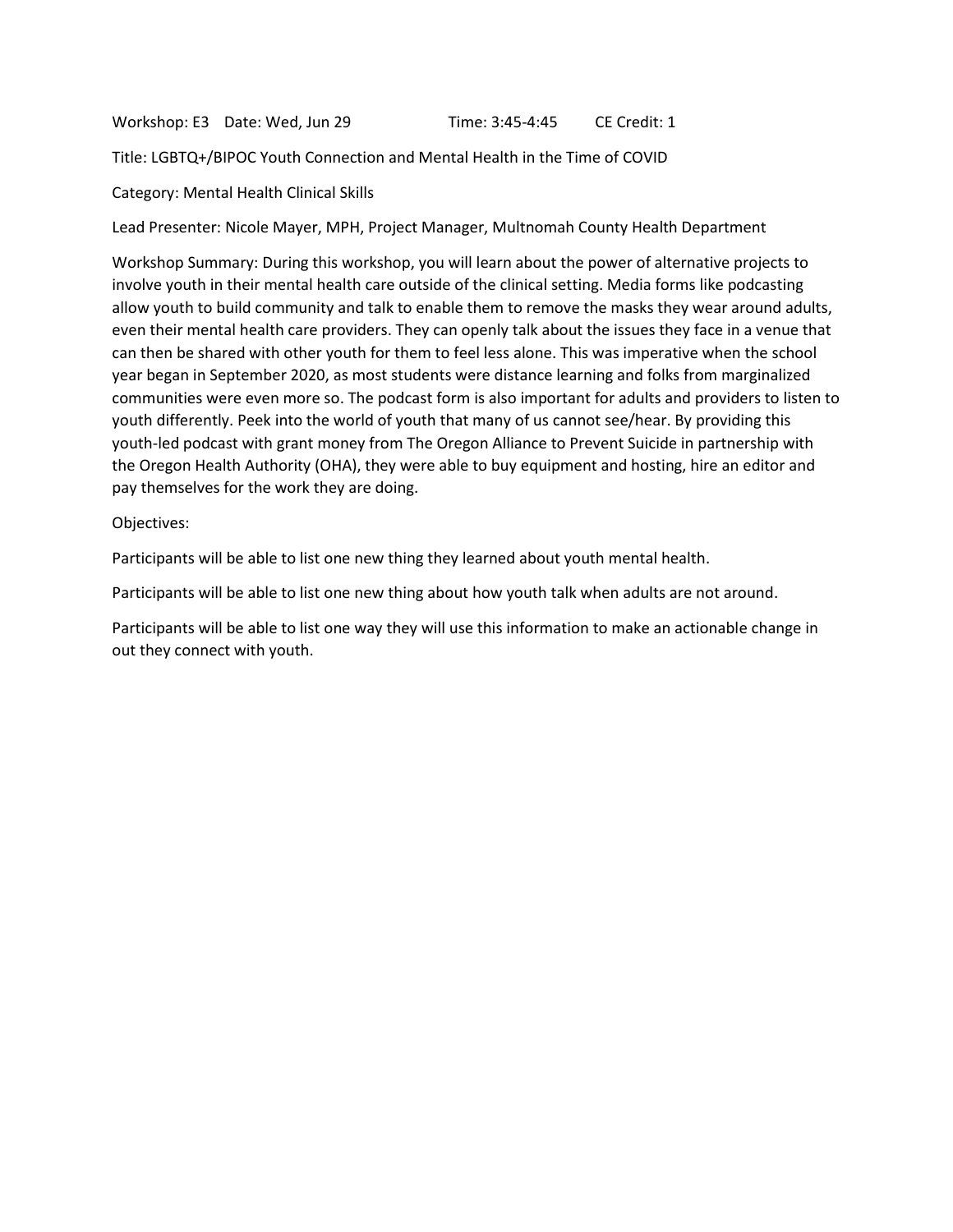Workshop: E4 Date: Wed, Jun 29 Time: 3:45-4:45 CE Credit: 1

Title: Screening for ACEs in SBHCs

Category: Mental Health Clinical Skills

Lead Presenter: Jessica Dyer, LCSW, Behavioral Health Project Director, California School-Based Health Alliance

Co-Presenter(s): Stephanie Guinosso, PhD, MPH, Senior Research Associate, ETR

Workshop Summary: Providers from across California School-Based Health Centers participated in a sixmonth learning collaborative to gather best practices for implementing the ACEs screening in primary care and behavioral health and learning covered how to develop a trauma-informed clinic, developing a screening implementation plan, developing a network of care and increasing student access to buffering supports and reducing the toxic stress response.

This workshop will deliver lessons learned on the barriers and facilitators of screening implementation in SBHCs. It will cover different models for implementation of the screening tools and examples of how to work with unique sites to develop Networks of Care and utilize student voice in creating access to buffering supports.

Objectives:

Participants will be able to understand what SBHCs need to establish before starting to screen for ACEs.

Participants will be able to identify practices SBHCs can implement to incorporate youth voices into screening practice.

Participants will be able to identify practices SBHCs can implement to create a response to screening and develop a network of care that incorporates community resilience and youth input.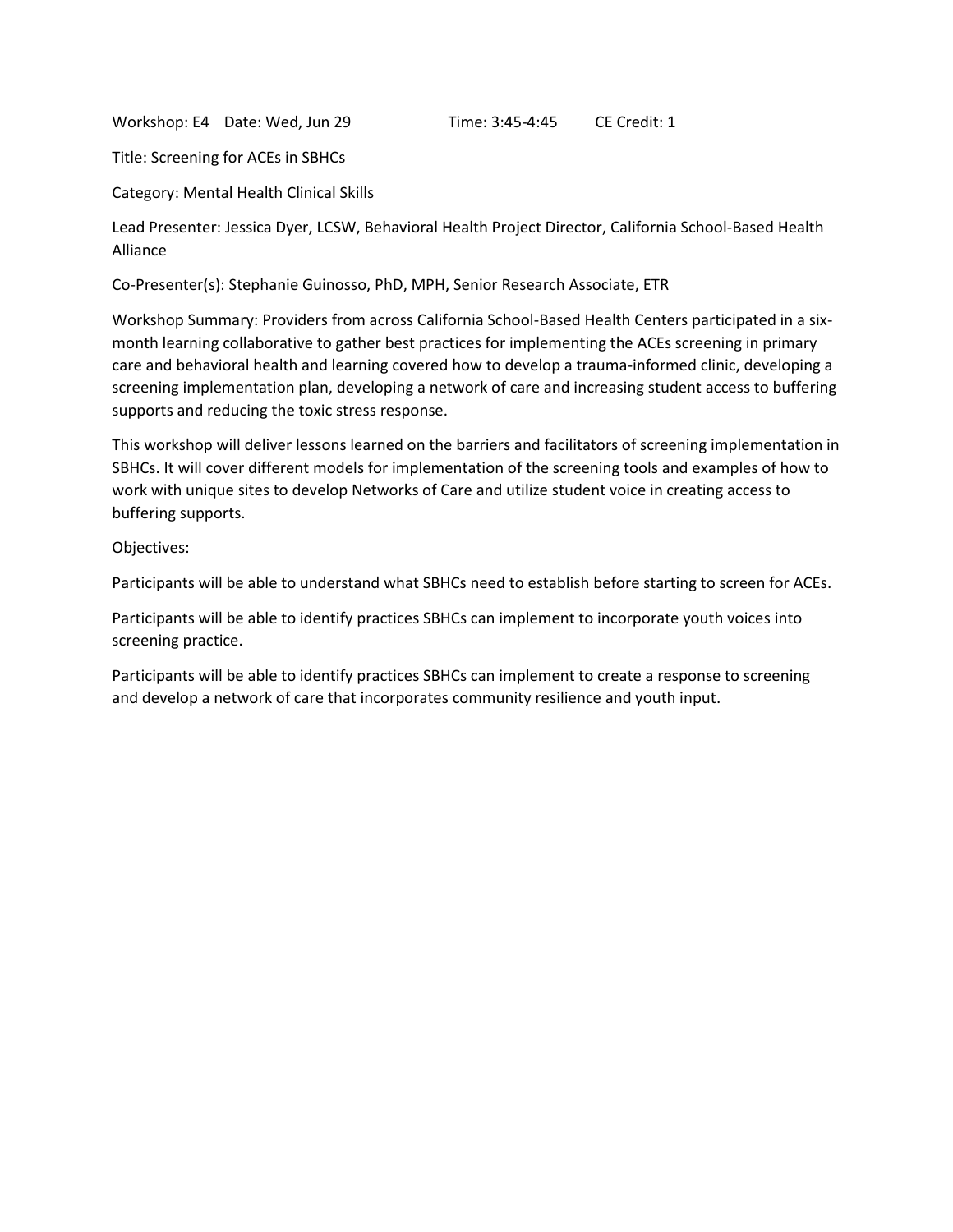Workshop: E5 Date: Wed, Jun 29 Time: 3:45-4:45 CE Credit: 1

Title: Got Transition? Launching Students From SBHCs Into Adult Health Care

Category: Primary Care Clinical Skills

Lead Presenter: Diana Bruce, MPA, Founder, and Chief Executive Officer, Diana Bruce, and Associates, LLC

Co-Presenter(s): Samhita Ilango, MSPH, Health Research and Policy Associate, The National Alliance to Advance Adolescent Health and Got Transition

Workshop Summary: Launching an adolescent into adulthood is hard work. SBHA and Got Transition (a project of the National Alliance to Advance Adolescent Health Care) have created the Got Transition in School-Based Health Centers Playbook. This presentation will detail the numerous resources and supports available to SBHCs in the Playbook and help you get your HCT program. We will have experts in the field of HCT to answer your questions, provide support, and troubleshoot common issues for SBHCs.

Objectives:

The participant will have a foundational knowledge of Healthcare Transition and its impact on SBHC, students, and the wider community.

The participant will be aware of the new Playbook and the resources.

The participant will be able to identify the first steps in launching their HCT program in their SBHC.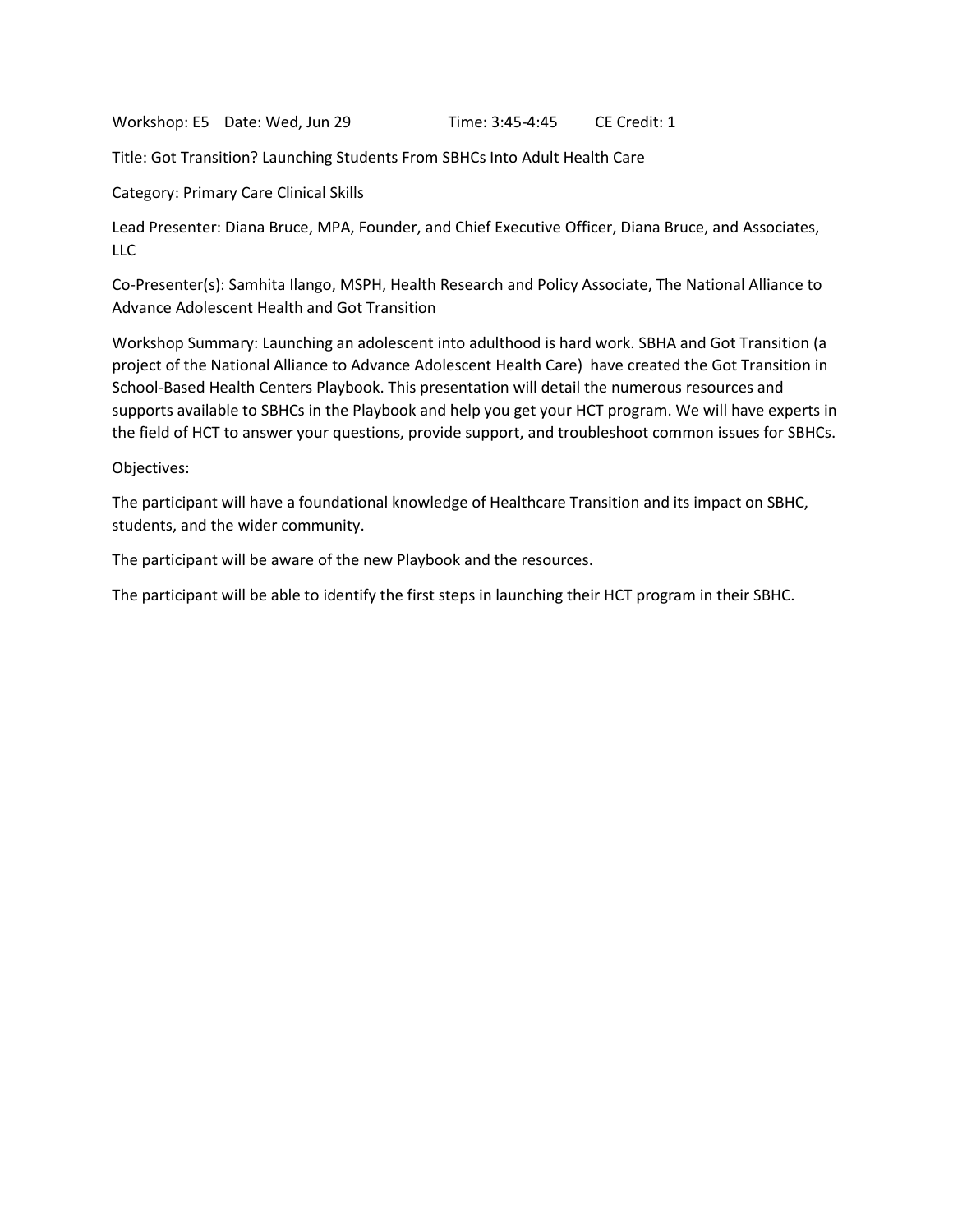Workshop: E6 Date: Wed, Jun 29 Time: 3:45-4:45 CE Credit: 1

Title: Sharing the Science: Applying a Shared Decision-Making Framework in Contraceptive Counseling

Category: Primary Care Clinical Skills

Lead Presenter: Nishant Shah, MD, MPH, Clinician Trainer, Beyond the Pill, UCSF Bixby Center for Global Reproductive Health

Workshop Summary: Participants will develop a deeper understanding of what it means to provide patient-centered care using a shared decision-making approach and practice doing so in common challenging patient scenarios.

Cases will include patients with concerns about side effects, such as weight gain and irregular bleeding, and patients who have complex and sometimes contradictory feelings around pregnancy prevention. Considerations and best practices for providing inclusive care to transgender and gender diverse patients will also be discussed.

Participants will learn and practice skills to facilitate thorough and patient-centered conversations around contraception throughout the workshop. A review of strategies for sharing scientific data utilizing shared decision-making techniques will help you gain practical skills to counsel adolescents about the risks, benefits, and side effects of contraceptive methods and better equip you to support young people in achieving their reproductive goals.

Objectives:

Participants will be able to describe how to apply principles of shared decision-making to contraceptive counseling.

Participants will be able to review techniques to present scientific data with clarity, using a patientcentered approach.

Participants will be able to discuss how to address common challenging scenarios in contraceptive counseling while remaining patient-centered.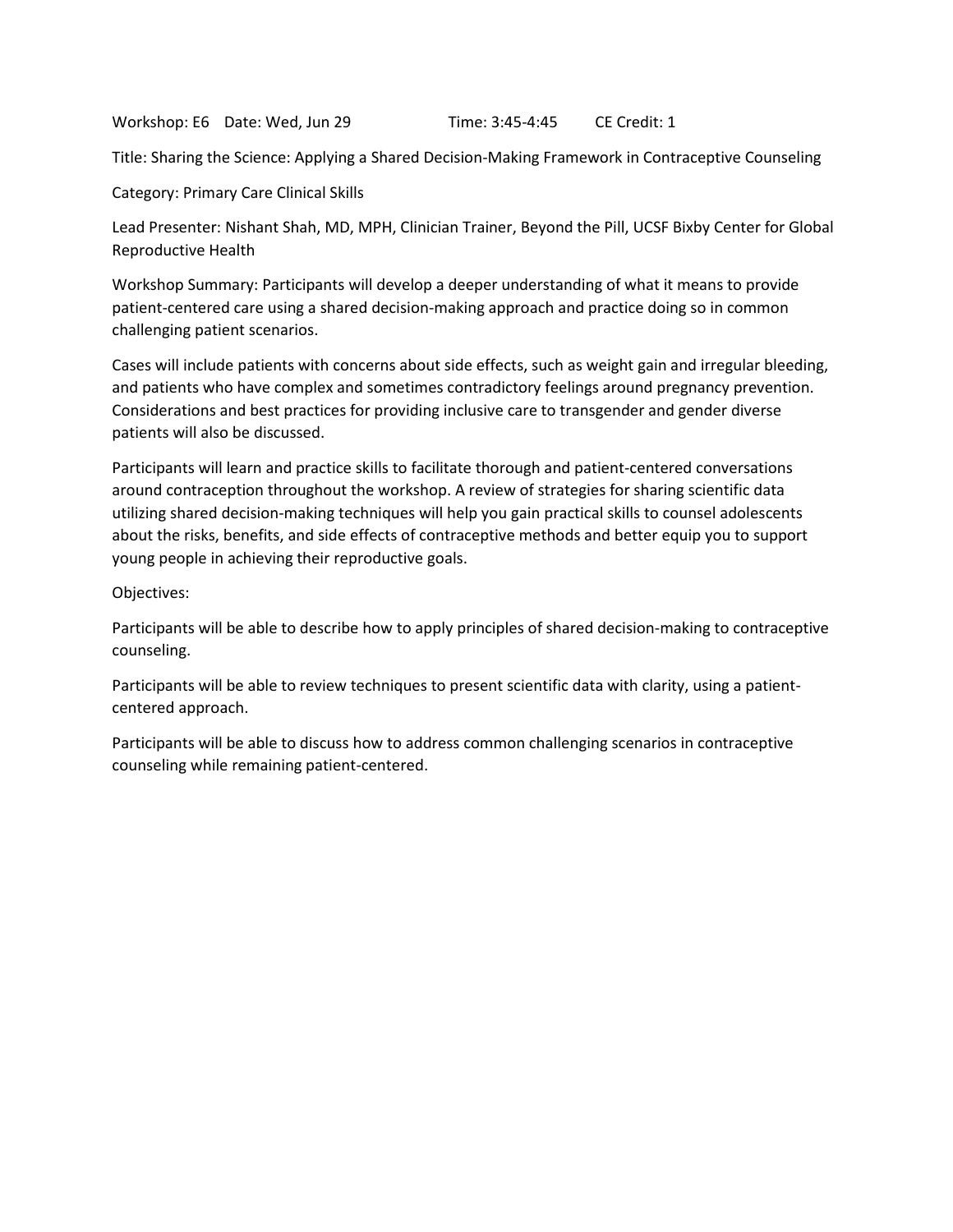Workshop: F1 Date: Thu, Jun 30 Time: 1:15-2:15 CE Credit: 1

Title: Relationship Building for Equitable and Sustainable SBHC services: A Community School Strategy

Category: Business/Systems

Lead Presenter: Mia Martinez, Technical Assistance Program Manager, United Community Schools

Co-Presenter(s): Katie Savage, MPH, Community School Director, United Community Schools

Workshop Summary: A shared-decision-making (SDM) approach in contraceptive counseling is an evidence-based practice and is associated with positive outcomes related to contraceptive care, including patient satisfaction and increased contraceptive knowledge. In this session, participants will develop a deeper understanding of what it means to provide patient-centered contraceptive care using a shared decision-making approach and practice doing so in common challenging patient scenarios. Cases will include patients with common concerns about side effects, such as weight gain and irregular bleeding, and patients who have complex and sometimes contradictory feelings around pregnancy prevention. Considerations and best practices for providing inclusive care to transgender and gender diverse will also be discussed. Participants will learn and practice skills to facilitate thorough and patientcentered conversations around contraception throughout the workshop. A review of strategies for sharing scientific information utilizing shared decision-making techniques will help you gain practical skills to counsel adolescents about the risks, benefits, and side effects of contraceptive methods and better equip you to support young people in making informed decisions and achieving their reproductive goals.

Objectives:

Participants will be able to examine the relationship between enrollment and utilization at their SBHC.

Participants will be able to identify barriers to SBHC enrollment and develop strategies to address them, integrating Community Schools' best practices.

Participants will be able to develop an action plan for outreach and enrollment to advance health equity and support SBHC sustainability.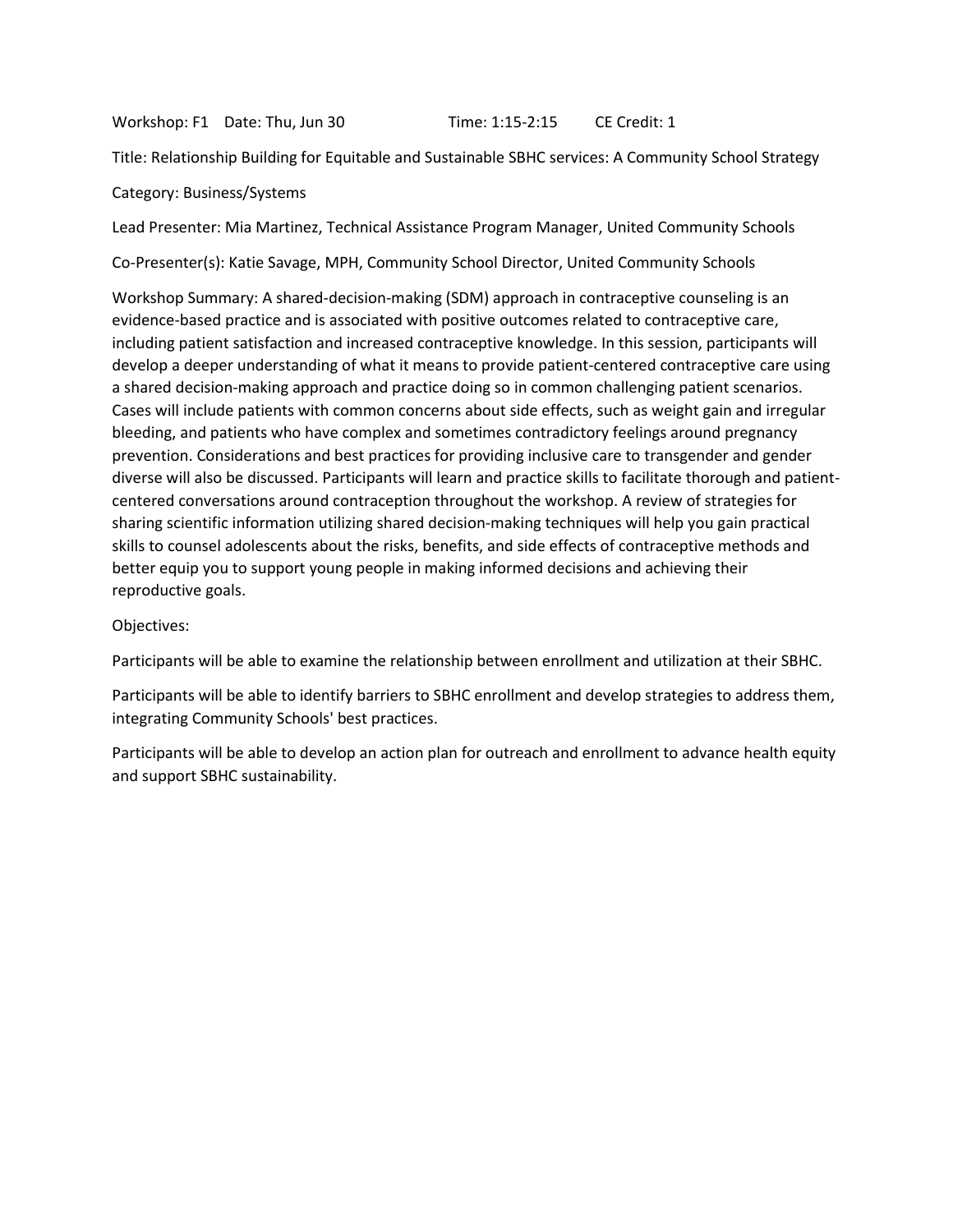Workshop: F2 Date: Thu, Jun 30 Time: 1:15-2:15 CE Credit: 1

Title: Meeting Children "Where they are at" Models for School-Based Health Clinics During Covid and Beyond

Category: Mental Health Clinical Skills

Lead Presenter: Kristie Ladegard, MD, Psychiatrist, Denver Health and Hospital Authority

Co-Presenter(s): Nancy Beyer, MD, Psychiatrist, The University of Iowa Health Care

Workshop Summary: Estimates in the United States of America (USA) suggest an unmet mental health need for 49% of children (Whitney 2019), with disadvantaged children disproportionately affected. Constraints on child mental health (CMH) services occur at time-escalating concerns for youth substance abuse, suicide, and violence (Cam, 2017, Katsiyannis,2018). In the USA, the majority of minors attend public school; this positions the school as an ideal site for CMH service provision. School-based health clinics (SCHs) are vital to CMH promotion and prevention. Child and Adolescent Psychiatrists (CAPS), primary care providers, and mental health professionals play a critical role in assessing and treating atrisk youth. Models of SHCs vary across the USA, with their development influenced by school dynamics, population needs, and local communities culture. Telepsychiatry became a sustaining practice for many SCHs during the pandemic to ensure youth continued to receive mental health care. Models of SBHCs will be explored through the following presentations highlighting: 1) Effectiveness 2) Impact on health equity 3 Advantages 4) Disadvantages 5) Adaptations to COVID. Erika Ryst M.D. will describe the Nevada Project Aware- Advancing Wellness and Resiliency in Education and discuss mental health outcomes for this model. Kristie Ladegard MD will discuss how Denver School-Based Clinics provide comprehensive mental health care to inner-city youth while collaborating with school systems to improve academic functioning for all youth. Modifications to this system during COVID ensured that services continued. Nancy Beyer M.D. will describe how partnering with the University of Iowa Department of Psychiatry and Iowa's Community School district and their program provided assessment and treatment options to at-risk students through school-based clinics. This program showed that more minority youth were served in school-based clinics than traditional outpatient clinics.

# Objectives:

Participants will be able to recognize the role school-based mental health clinics have in promoting mental health and adaptations made during the COVID-19 pandemic.

Participants will be able to compare and contrast current models of school-based mental clinics and demonstrate how they may improve health equity.

Participants will be able to examine the challenges, barriers, and rapid changes that school-based health clinics in different states implemented to sustain school-based mental health services during COVID.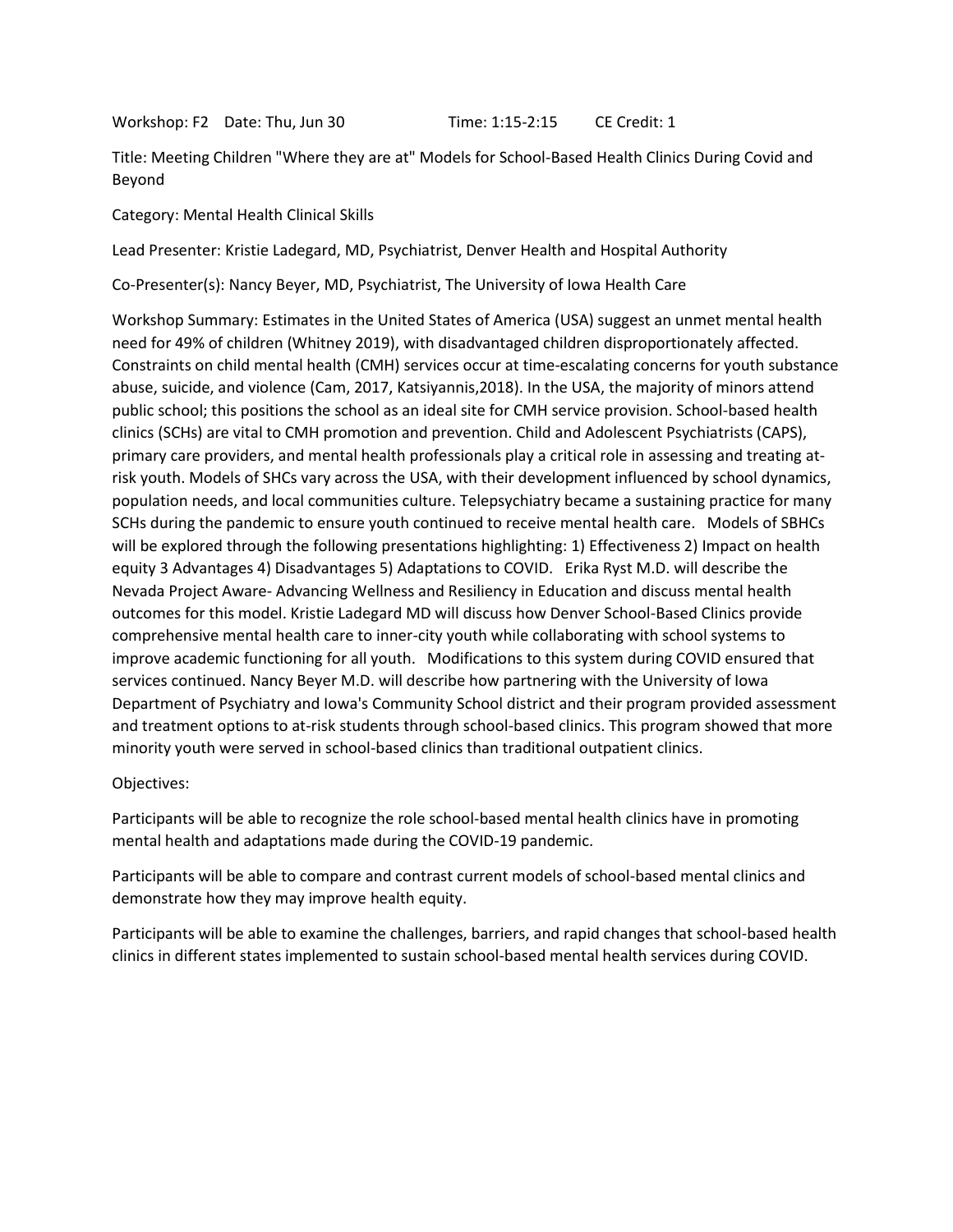Workshop: F3 Date: Thu, Jun 30 Time: 1:15-2:15 CE Credit: 1

Title: Best Practices in SBHC Substance Use Prevention and Intervention

Category: Primary Care Clinical Skills

Lead Presenter: Amy Manta-Ranger, MPH, Site Supervisor, California School-Based Health Alliance

Co-Presenter(s): Sierra Jue-Leong, MPH, Project Director, California School-Based Health Alliance

Workshop Summary: Between the increase in vaping, opioids, and methamphetamines, as well as the worsening mental health crisis in our youth, substance use is an ever presenting issue in adolescentserving SBHCs. The California School-Based Health Alliance has partnered with SBHCs and subject matter experts to develop a package of tools for SBHC substance use prevention, screening, and intervention. Learn about innovative and sustainable practices to integrate screening into your clinic flow, offer billable brief individual and group interventions based on Motivational Interviewing, use youth leadership to provide substance use education, and work with school administrators to shift school discipline practices from punitive to supportive.

Objectives:

Participants will learn concrete tools for SBHC substance use prevention and treatment.

Participants will share best practices and lessons learned from their clinical practice and community.

Participants will have an opportunity to apply skills and resources.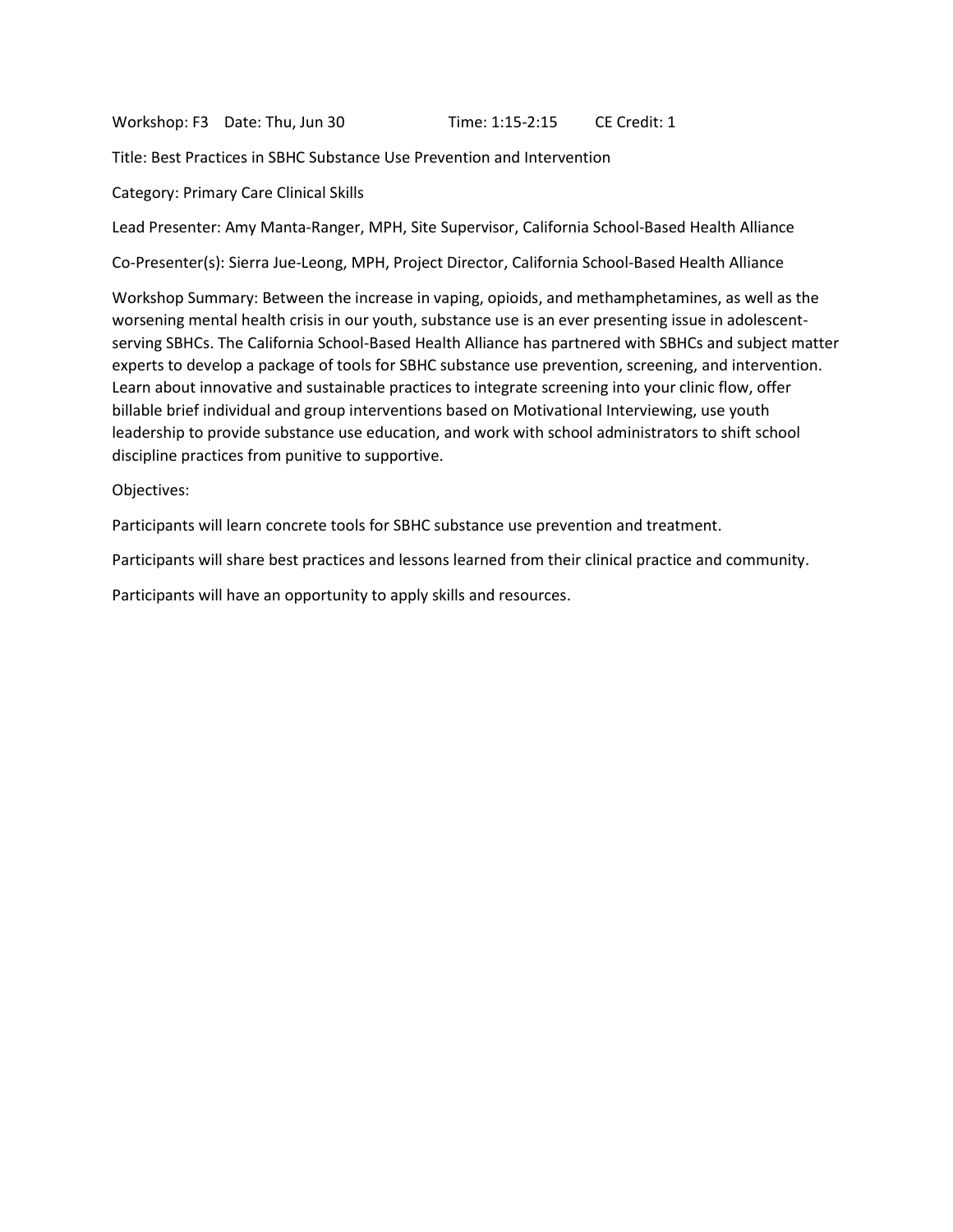Workshop: F4 Date: Thu, Jun 30 Time: 1:15-2:15 CE Credit: 1

Title: Addressing Bias in Contraceptive Care

Category: Primary Care Clinical Skills

Lead Presenter: Stephanie Andaya, CCMA, Contraceptive Training Specialist, Beyond the Pill, UCSF Bixby Center for Global Reproductive Health

Workshop Summary: This session will facilitate dialogue about ways in which implicit and explicit biases can affect students' experience of contraceptive care.

Participants will consider how their individual biases may affect how they talk with students about contraceptive options and how different approaches to counseling may advance or restrict students' reproductive autonomy. An overview of principles and techniques of patient-centered counseling will help establish a framework that supports those adolescents who desire contraception in having access to information about the full range of options and selecting their method of choice.

Participants will review key elements of Cultural Humility and engage in guided practice applying this framework's key principles and learning about additional evidence-based de-biasing strategies. The workshop incorporates interactive activities and discussion throughout.

Objectives:

Participants will be able to identify practical and evidence-based practices that can reduce the impacts of provider bias.

Participants will be able to describe how bias may affect the interpersonal quality of contraceptive counseling and other aspects of sexual and reproductive health care provision.

Participants will be able to practice identifying implicit biases in common counseling scenarios.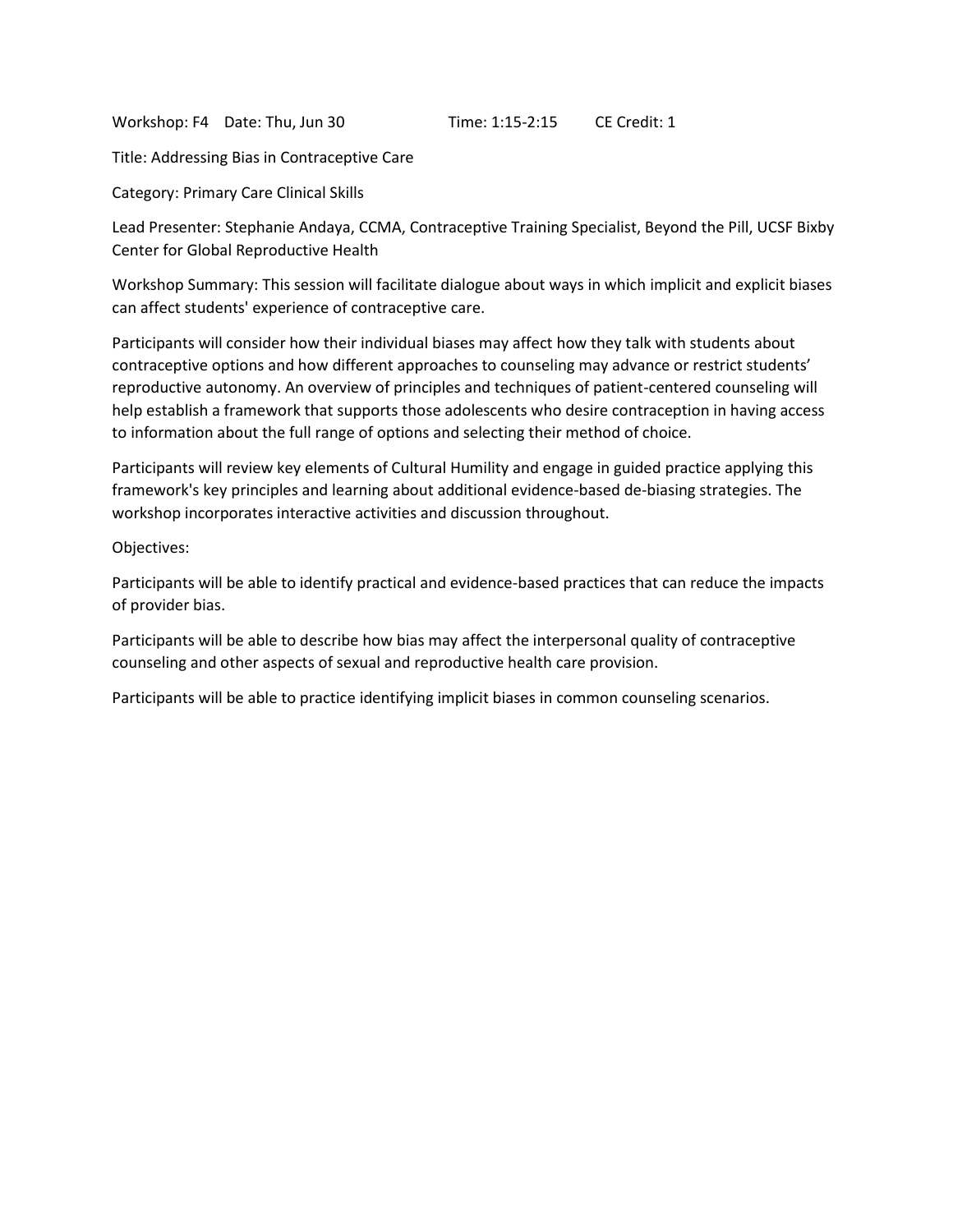Workshop: F5 Date: Thu, Jun 30 Time: 1:15-2:15 CE Credit: 1

Title: Teeth Have Feelings Too: Assessment, preventive measures, treatments, and referral resources

Category: Primary Care Clinical Skills

Lead Presenter: Christine Cogil, DNP, MPS, RN, FNP-BC, Associate Professor, Interim Assistant Dean of Graduate Professional Programs, University of New Mexico, College of Nursing

Co-Presenter(s): Rebecca Casalino, FNP/PNP, Family Nurse Practitioner & Pediatric Nurse, El Pueblo Health Services, University of New Mexico, College of Nursing

Workshop Summary: If the eyes are the window into the soul, then the mouth is the window to the body. Children with a healthy diet who consume sweetened foods or beverages with meals only receive daily oral hygiene, and regular dental visits tend to have fewer health issues. According to the CDC, children with poor oral health miss more school, have lower overall academic performance, and experience reduced self-esteem. School-based health care providers can make a difference for children at risk for or who experience oral health issues. However, many primary care providers have received minimal training on assessing and managing oral health issues. This workshop will provide an overview of oral health basics, including the anatomy and pathophysiology of oral disease. Small group learning involves practicing a quick and straightforward oral examination that can be integrated into the overall physical exam or for focused oral issues. Workshop presenters will present common findings that correlate with each oral exam part. In addition, participants will learn about evidence-based management of common oral problems and dental trauma requiring urgent referral in children and adolescents. Based on the information learned from an oral examination, small group participants will receive a clinical case study from a school-based health center practice.

Objectives:

Participants will be able to demonstrate four aspects of a complete oral examination.

Participants will be able to identify common oral issues and dental emergencies that require urgent referral.

Participants will be able to utilize evidence-based treatments appropriate for some identified oral problems.